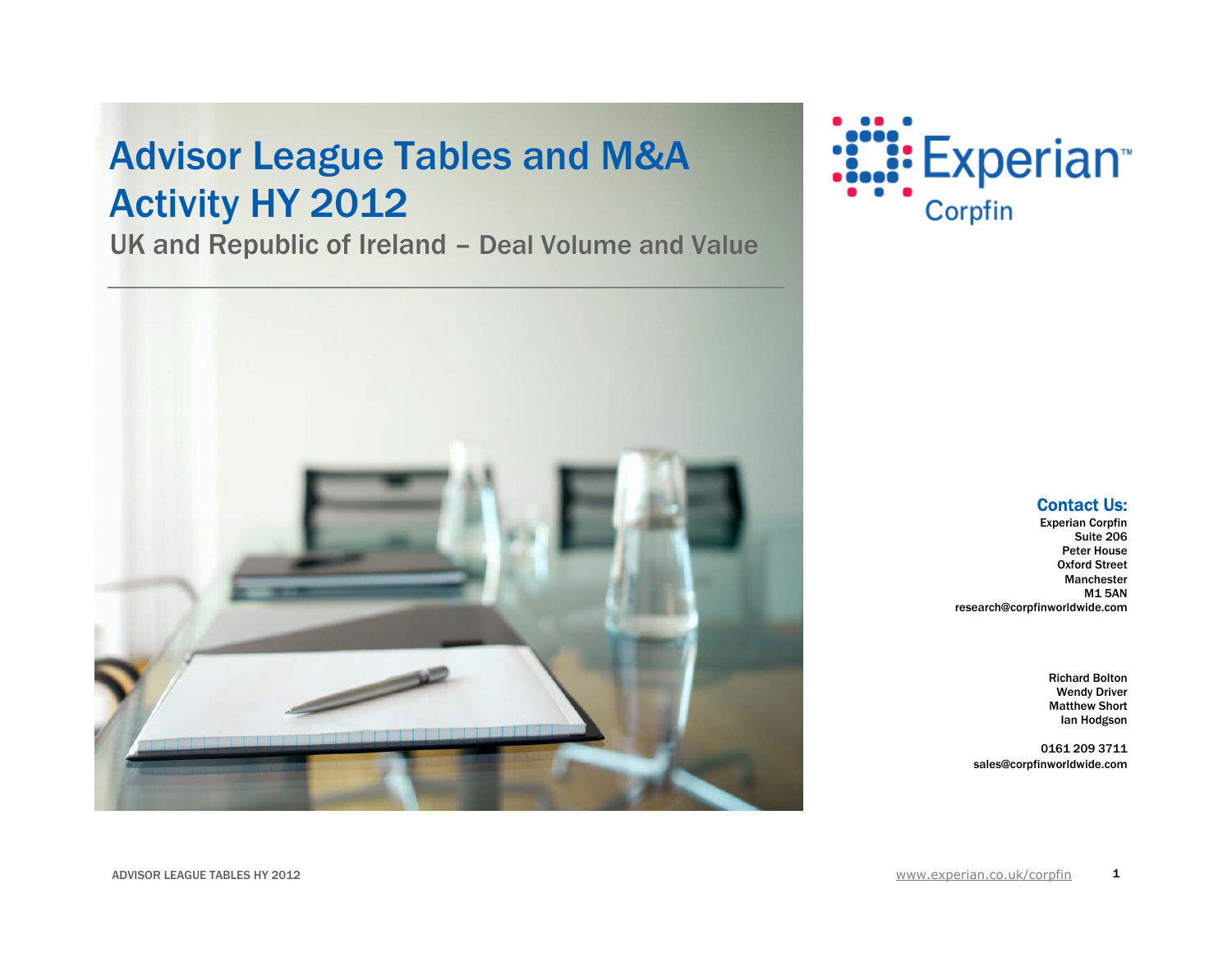

#### CONTENT:

| Deal activity analysis in the UK | 3              |
|----------------------------------|----------------|
| <b>UNITED KINGDOM</b>            | 4              |
| <b>GREATER LONDON</b>            | $\overline{7}$ |
| <b>SOUTH EAST</b>                | 9              |
| <b>SOUTH WEST</b>                | 11             |
| <b>EAST ANGLIA</b>               | 13             |
| <b>MIDLANDS</b>                  | 15             |
| <b>YORKSHIRE</b>                 | 17             |
| <b>NORTH WEST</b>                | 19             |
| <b>NORTH EAST</b>                | 21             |
| <b>WALES</b>                     | 23             |
| <b>SCOTLAND</b>                  | 25             |
| <b>REPUBLIC OF IRELAND</b>       | 27             |
| <b>Criteria</b>                  | 29             |
| <b>Deal ProForma</b>             | 30             |

#### Introduction

Experian Corpfin figures show that deal volumes were down by around 10% in HY 2012 when compared with the same period in 2011, although the aggregate value of transactions was up by 29.04%. We provide a detailed account of M&A and ECM activity for the first six months of the year, including a breakdown of deal volumes and transaction value, comparisons with HY 2011, details of the top ten completed deals by value and the most active legal and financial advisors across the UK. We also supply figures for the Republic of Ireland.

### Wendy Driver, Business Development Manager, said:

"The number of multi-billion pound deals involving top-level corporate UK businesses that have taken place recently highlights an increased interest in the UK market and reflects the quality of UK businesses. The recent acquisition of Weetabix by Chinese giant Bright Food is just one notable example of this trend.

"Focusing on the volume of deals across the UK, while it has lessened slightly, this has mirrored a worldwide trend."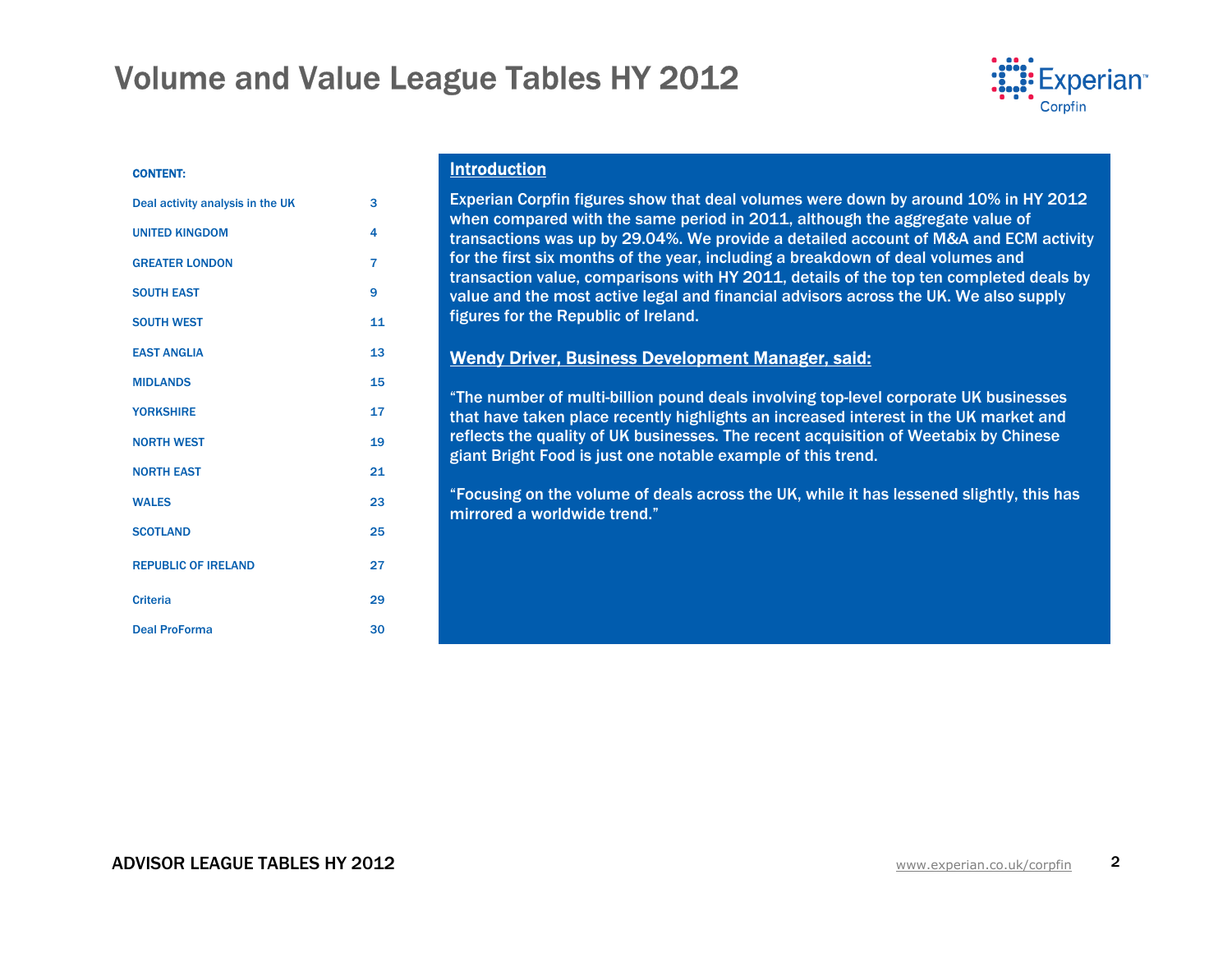## Volume and Value League Tables HY 2012 UK M&A Activity



The preliminary results in terms of deal volume for the first half of 2012 show figures dropping by just over 10% for the UK market as a whole, to 2,084 transactions. The M&A landscape is dominated by Greater London, with just under a third of all transactions by volume and almost half by value based in and around the capital. Most of the UK showed a decline in activity compared to HY 2011; the success stories were South West England, where deal volume rose by 16.67%, Scotland, with deals up by 2.92% and Northern Ireland, where transactions rose by 11.76%.

The total value of UK deals increased by 29.04% from the HY 2011 total of £109.235bn to £140.962bn in HY 2012. The increased value can be attributed to an upturn in the number of transactions valued at more than £1bn, including Glencore International Plc's acquisition of Xstrata Plc for £39.1bn announced at the start of the year and, more recently, Walgreen Co's £6.7bn purchase of a stake in Alliance Boots. The overall value picture varied widely depending on location, with six areas showing an increase from HY 2012 and five areas declining. Scotland witnessed an 82.67% upturn in deal value following its encouraging rise in transaction volume, while in the South West values soared by just under £30bn.



| Region                     |                | Value (£m)     |           |                | <b>Volume</b>  |            |  |  |  |
|----------------------------|----------------|----------------|-----------|----------------|----------------|------------|--|--|--|
|                            | <b>HY 2012</b> | <b>HY 2011</b> | % Change  | <b>HY 2012</b> | <b>HY 2011</b> | % Change   |  |  |  |
| <b>Greater London</b>      | 88,154         | 47,175         | 86.87%    | 672            | 908            | $-25.99%$  |  |  |  |
| <b>South East</b>          | 10,980         | 21,940         | -49.95%   | 262            | 369            | $-29.00\%$ |  |  |  |
| <b>South West</b>          | 52,682         | 23,254         | 126.56%   | 322            | 276            | 16.67%     |  |  |  |
| <b>East Anglia</b>         | 1,549          | 2.445          | $-36.65%$ | 97             | 127            | $-23.62%$  |  |  |  |
| <b>Midlands</b>            | 11.376         | 7.395          | 53.83%    | 280            | 290            | $-3.45%$   |  |  |  |
| Yorkshire                  | 695            | 1,941          | $-64.18%$ | 155            | 179            | $-13.41%$  |  |  |  |
| <b>North West</b>          | 3,021          | 6,830          | $-55.77%$ | 288            | 339            | $-15.04%$  |  |  |  |
| <b>North East</b>          | 464            | 1,641          | $-71.72%$ | 56             | 70             | $-20.00\%$ |  |  |  |
| Wales                      | 1,997          | 1,857          | 7.56%     | 65             | 89             | $-26.97%$  |  |  |  |
| <b>Scotland</b>            | 10.840         | 5.934          | 82.67%    | 176            | 171            | 2.92%      |  |  |  |
| Northern Ireland           | 691            | 232            | 197.84%   | 19             | 17             | 11.76%     |  |  |  |
| <b>Republic of Ireland</b> | 8,109          | 17.043         | $-52.42%$ | 105            | 133            | $-21.05%$  |  |  |  |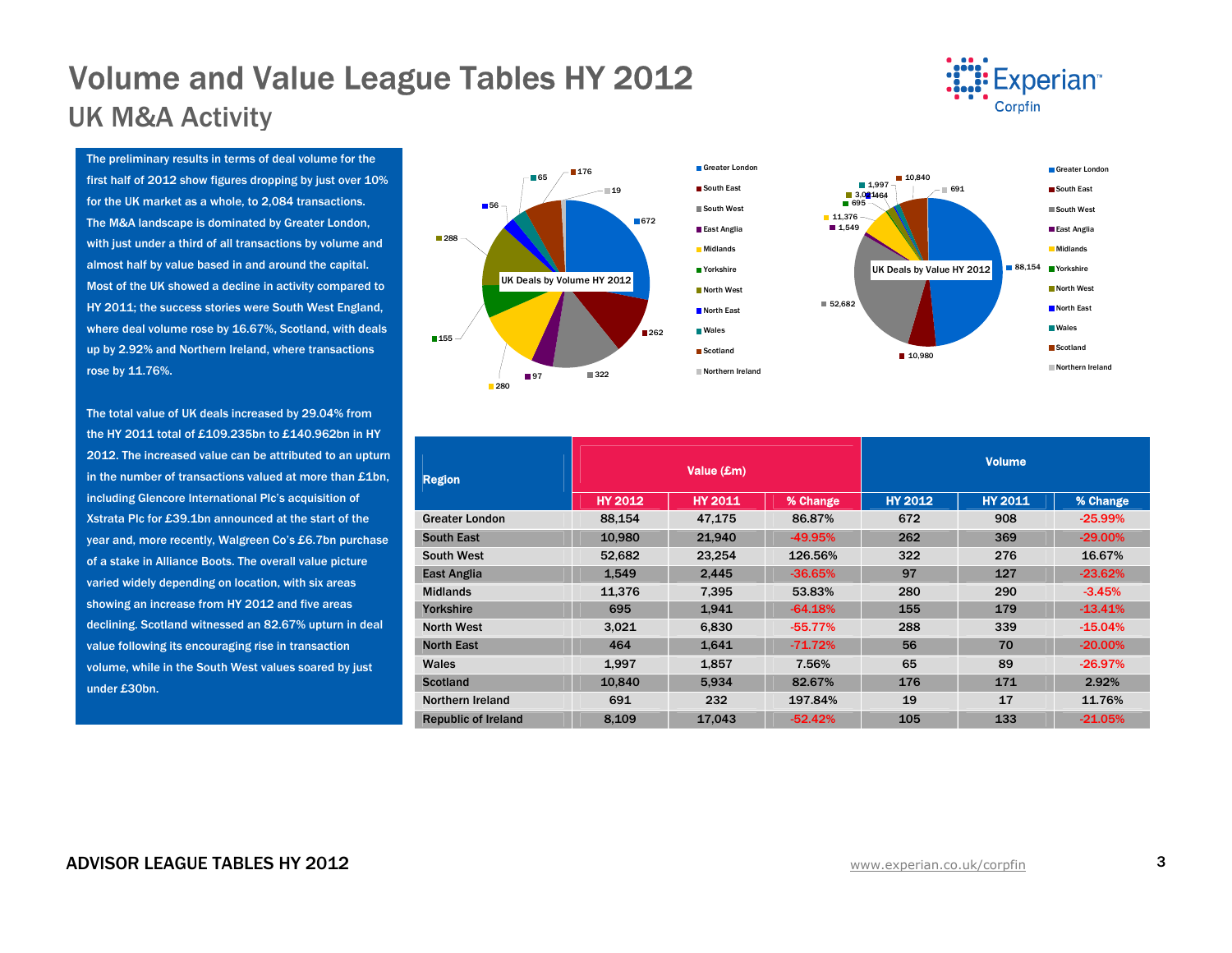United Kingdom M&A Activity



#### Europe and the rest of the world

- • Europe saw a 19.3% decrease in M&A and ECM transactions announced during HY 2012 with 4,393 deals compared to 5,444 transactions in HY 2011.
- • The downturn in volume has not however impacted the total value, with European transaction values increasing by 9.79% compared to HY 2011. There was £405.029bn worth of deals announced in HY 2012, up from the £368.912bn worth of transactions recorded in HY 2011.
- • The majority of the UK's cross border deals during HY 2012 were with the USA, with 276 transactions, followed by Germany and France with 57 and 53 transactions, respectively.
- • In the USA volumes were down marginally by 7.52% and values were down by 23.5% compared to HY 2011.
- • Asia Pacific also witnessed a reduction in both the volume and value of deals during HY 2012, slightly higher than the decline in the USA, by 19.01% and 25.19%, respectively.



#### UK Highlights

The UK saw a 10.90% decrease in UK M&A and ECM transactions announced during HY 2012, a drop of 255 compared to HY 2011 (from 2,339 deals to 2,084). £140.962bn worth of transactions were announced, up by 29.04% on the £109.235bn recorded during HY 2011. There was a UK element in 47.44% of all European transactions, up from 42.96% in HY 2011. In terms of value the UK contributed almost 35% of the European total for HY 2012. Grant Thornton was the most active financial advisor by volume with 49 deals, while Goldman Sachs topped the value league with transactions worth a total of £59.353bn. The leading legal advisors were Pinsent Masons by volume with 44 transactions and Linklaters with £60.332n total deal value from 36 deals. Deal flow in the first six months of the year was dominated by the manufacturing sector and the financial services industry, with 28.65% and 25.05% of all transactions, respectively.

- • The value of large transactions where a consideration was disclosed was up by 38.21% to £127.883billion in HY 2012, despite the volume of deals reducing by 9.43%. Of the 144 large transactions, 23 were valued at over £1bn, accounting for 70.02% of their total value. The volume of £1bn plus transactions was up by 27.77% compared to HY 2011.
- Approximately two-thirds of large transactions were acquisitions, with the next most common deal types being IBOs (8.97%) and fundraisings (5.52%).
- The volume of mid-market transactions in the UK fell by 20.28% in HY 2012, dropping from 429 to 342. Their total value was £11.54bn, down by 22.85% from £14.96bn in HY 2011.
- 52.6% of all transactions with a disclosed value fell into the small deals bracket of under £10m. The volume of small deals in HY 2012 has dropped by 12.62% from HY 2011, which saw 618 transactions compared to only 540 in this period.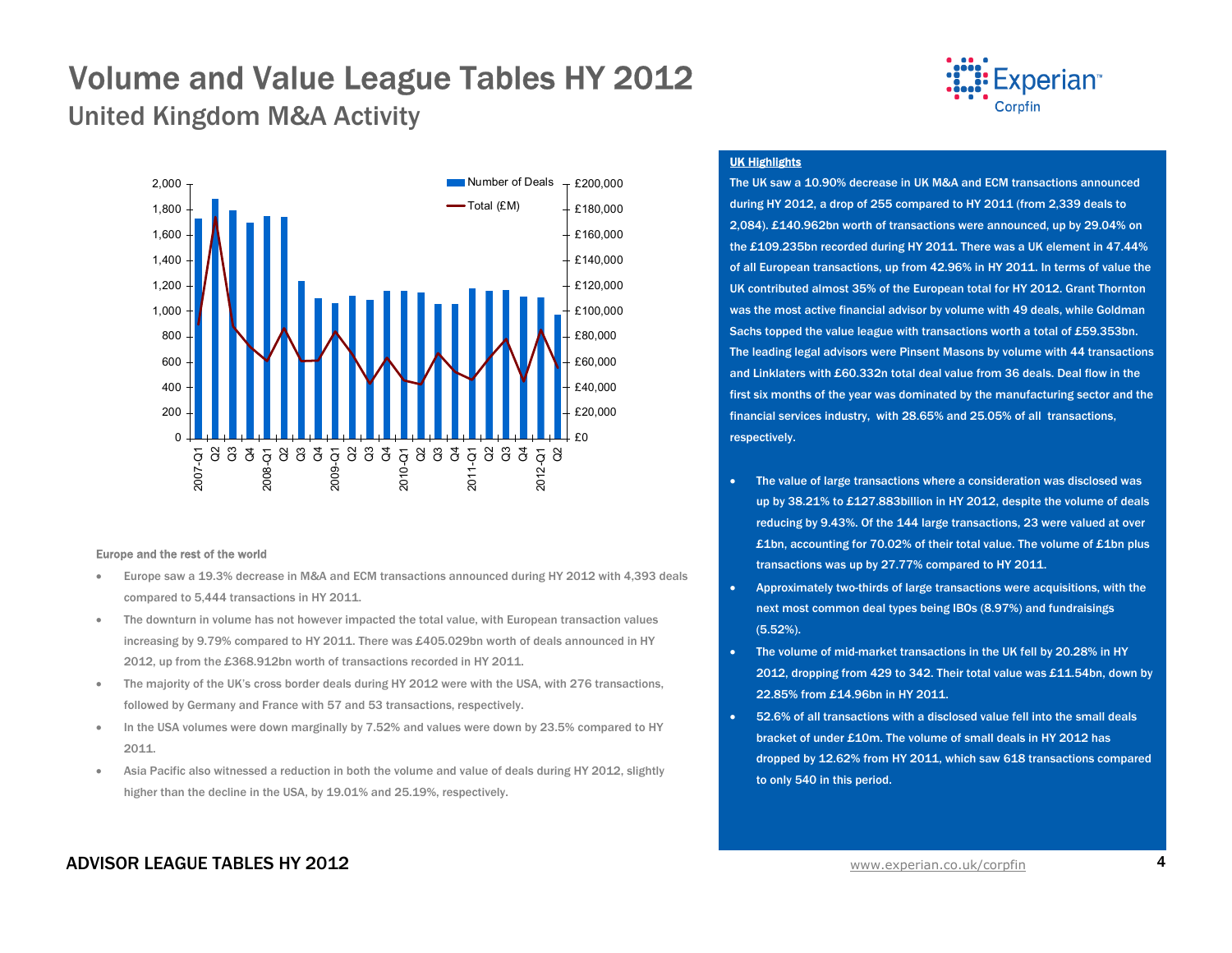Any United Kingdom Involvement

| : <b>:::</b> Experian <sup>®</sup> |
|------------------------------------|
| Corpfin                            |

| <b>HY 2012</b>          | HY 2011                  | <b>Legal Advisor</b>                  | <b>Volume</b> |
|-------------------------|--------------------------|---------------------------------------|---------------|
| $\mathbf{1}$            | 3                        | <b>PINSENT MASONS</b>                 | 44            |
| $\overline{2}$          | 14                       | <b>SHOOSMITHS</b>                     | 41            |
| 3                       | $\overline{7}$           | <b>LINKLATERS</b>                     | 36            |
| $\overline{\mathbf{4}}$ | 10                       | <b>CLIFFORD CHANCE</b>                | 35            |
| 5                       | $\overline{4}$           | <b>ASHURST</b>                        | 33            |
| 6                       | $\mathbf{1}$             | <b>DLA PIPER</b>                      | 33            |
| $\overline{7}$          | 16                       | <b>SQUIRE SANDERS</b>                 | 32            |
| 8                       | 18                       | <b>TRAVERS SMITH</b>                  | 30            |
| 9                       | 6                        | <b>OSBORNE CLARKE</b>                 | 29            |
| 10                      | 17                       | <b>GATELEY</b>                        | 29            |
| 11                      | $\overline{2}$           | <b>EVERSHEDS</b>                      | 25            |
| 12                      | ٠                        | <b>NORTON ROSE</b>                    | 22            |
| 13                      | 12                       | <b>OLSWANG</b>                        | 22            |
| 14                      | ٠                        | <b>BRABNERS CHAFFE STREET</b>         | 20            |
| 15                      | 8                        | <b>FRESHFIELDS BRUCKHAUS DERINGER</b> | 19            |
| 16                      | 5                        | <b>SLAUGHTER AND MAY</b>              | 18            |
| 17                      | 15                       | <b>JONES DAY</b>                      | 18            |
| 18                      |                          | <b>MACFARLANES</b>                    | 18            |
| 19                      | $\overline{\phantom{0}}$ | <b>MAYER BROWN</b>                    | 17            |
| 20                      |                          | <b>NABARRO</b>                        | 17            |

| <b>HY 2012</b> | <b>HY 2011</b> | <b>Legal Advisor</b>                         | Value (£m) |
|----------------|----------------|----------------------------------------------|------------|
| $\mathbf{1}$   | $\mathbf{1}$   | <b>LINKLATERS</b>                            | 60,332     |
| $\overline{2}$ | 9              | <b>FRESHFIELDS BRUCKHAUS DERINGER</b>        | 48,319     |
| 3              |                | <b>MCCARTHY TETRAULT</b>                     | 44,956     |
| $\overline{4}$ | ٠              | <b>KING &amp; WOOD MALLESONS</b>             | 44,720     |
| 5              | 3              | <b>CLIFFORD CHANCE</b>                       | 24,334     |
| 6              | 5              | <b>SULLIVAN &amp; CROMWELL</b>               | 15,211     |
| $\overline{7}$ | $\overline{2}$ | <b>ALLEN &amp; OVERY</b>                     | 13,463     |
| 8              | 14             | <b>ASHURST</b>                               | 13,407     |
| 9              | 16             | <b>SKADDEN ARPS SLATE MEAGHER &amp; FLOM</b> | 11,851     |
| 10             |                | <b>TRAVERS SMITH</b>                         | 9,908      |
| 11             |                | <b>WEIL GOTSHAL &amp; MANGES</b>             | 9,821      |
| 12             | 8              | <b>SIMPSON THACHER &amp; BARTLETT</b>        | 8,922      |
| 13             |                | <b>WACHTELL LIPTON ROSEN &amp; KATZ</b>      | 8,571      |
| 14             |                | <b>FASKEN MARTINEAU DUMOULIN</b>             | 7,260      |
| 15             |                | <b>DARROIS VILLEY MAILLOT BROCHIER</b>       | 6,700      |
| 16             |                | <b>BREDIN PRAT</b>                           | 6,637      |
| 17             | $\blacksquare$ | <b>KIRKLAND &amp; ELLIS</b>                  | 6,604      |
| 18             | $\overline{4}$ | <b>SLAUGHTER AND MAY</b>                     | 6.166      |
| 19             |                | <b>STIKEMAN ELLIOTT</b>                      | 6,026      |
| 20             |                | <b>SIDLEY AUSTIN</b>                         | 5,921      |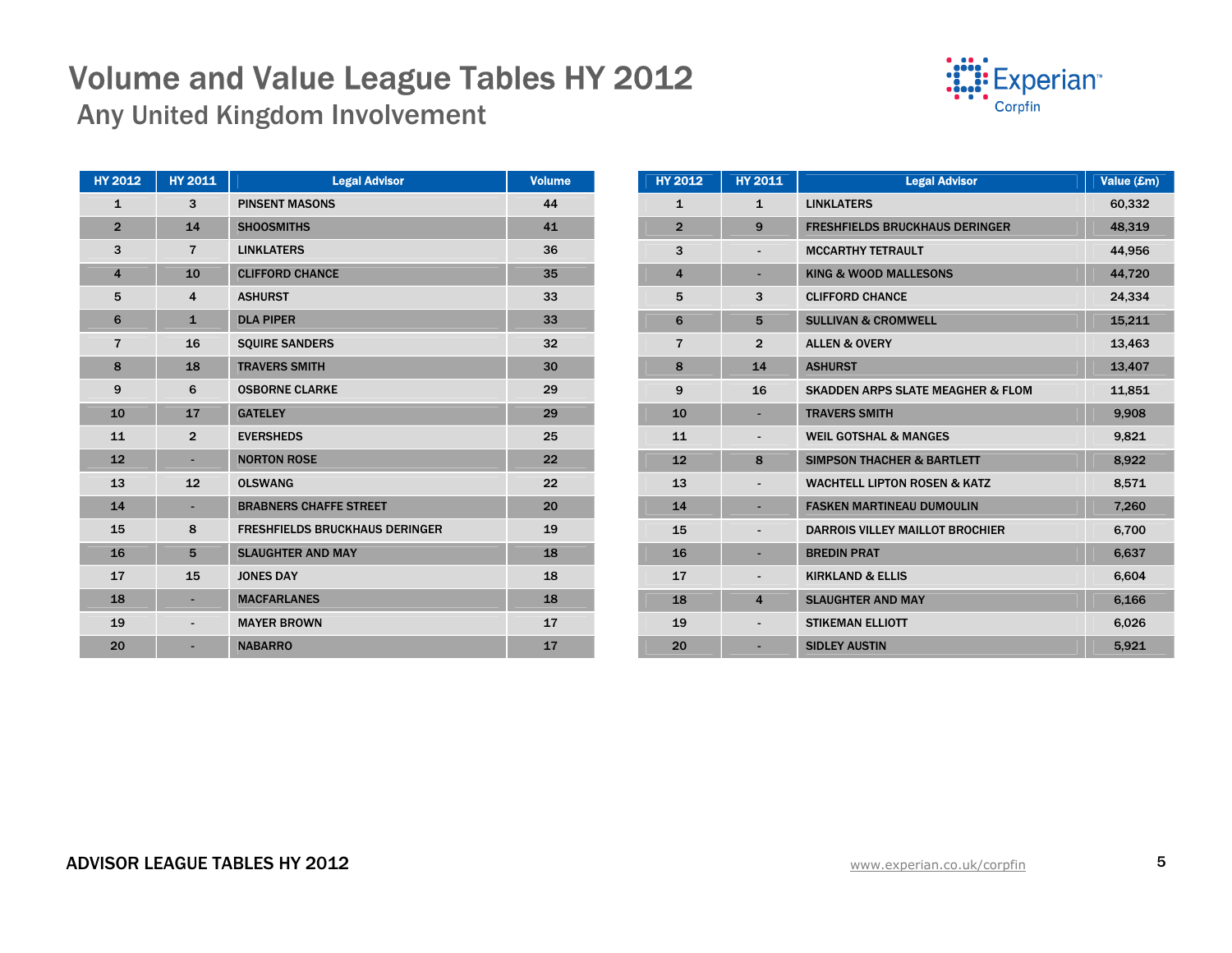

Any United Kingdom Involvement

| <b>HY 2012</b> | <b>HY 2011</b>           | <b>Financial Advisor</b>             | <b>Volume</b> | <b>HY 2012</b> | <b>HY 2011</b>           | <b>Financial Advisor</b>             | Value (£m) |
|----------------|--------------------------|--------------------------------------|---------------|----------------|--------------------------|--------------------------------------|------------|
| $\mathbf{1}$   | $\mathbf{1}$             | <b>GRANT THORNTON</b>                | 49            | $\mathbf{1}$   | 4                        | <b>GOLDMAN SACHS</b>                 | 59,353     |
| $\overline{2}$ | 8                        | <b>CANACCORD GENUITY HAWKPOINT</b>   | 43            | $\overline{2}$ | 10                       | <b>MORGAN STANLEY</b>                | 49,023     |
| 3              | $\blacksquare$           | <b>RSM TENON</b>                     | 38            | 3              | 11                       | JP MORGAN CHASE & CO                 | 48,573     |
| 4              | $\overline{2}$           | <b>ROTHSCHILD</b>                    | 37            | 4              | 13                       | <b>DEUTSCHE BANK</b>                 | 46,071     |
| 5              | 4                        | <b>BDO INTERNATIONAL</b>             | 33            | 5              | $\mathbf{1}$             | <b>CITIGROUP</b>                     | 41,681     |
| 6              | $\overline{7}$           | <b>CENKOS SECURITIES</b>             | 32            | 6              | $\sim$                   | <b>NOMURA INTERNATIONAL</b>          | 40,950     |
| $\overline{7}$ | $\blacksquare$           | <b>INVESTEC</b>                      | 24            | $\overline{7}$ | $\overline{2}$           | <b>ROTHSCHILD</b>                    | 20,073     |
| 8              | 16                       | <b>PWC</b>                           | 23            | 8              | 8                        | <b>BANK OF AMERICA MERRILL LYNCH</b> | 17,878     |
| 9              | $\blacksquare$           | <b>BANK OF AMERICA MERRILL LYNCH</b> | 20            | 9              | 18                       | <b>BARCLAYS CAPITAL</b>              | 17,481     |
| 10             | 3                        | <b>KPMG</b>                          | 18            | 10             | $\overline{7}$           | <b>LAZARD</b>                        | 15,093     |
| 11             | $\blacksquare$           | <b>GOLDMAN SACHS</b>                 | 17            | 11             | 5                        | <b>HSBC</b>                          | 13,729     |
| 12             | ٠                        | <b>HSBC</b>                          | 17            | 12             | ٠                        | <b>CENTERVIEW PARTNERS</b>           | 11,700     |
| 13             | 11                       | <b>NUMIS SECURITIES</b>              | 17            | 13             | 6                        | <b>UBS</b>                           | 9,602      |
| 14             | ٠                        | <b>BARCLAYS CAPITAL</b>              | 16            | 14             |                          | <b>CANACCORD GENUITY HAWKPOINT</b>   | 7,044      |
| 15             | 6                        | <b>JP MORGAN CHASE &amp; CO</b>      | 15            | 15             | $\blacksquare$           | <b>RBC</b>                           | 6,648      |
| 16             | 10                       | <b>UBS</b>                           | 15            | 16             | $\overline{\phantom{a}}$ | <b>ONDRA PARTNERS</b>                | 6,566      |
| 17             | $\overline{\phantom{a}}$ | <b>MORGAN STANLEY</b>                | 14            | 17             | 15                       | <b>ROYAL BANK OF SCOTLAND</b>        | 6,121      |
| 18             | 5                        | <b>DELOITTE</b>                      | 14            | 18             | $\sim$                   | <b>TD SECURITIES</b>                 | 5,534      |
| 19             | 9                        | <b>CREDIT SUISSE</b>                 | 13            | 19             | 3                        | <b>CREDIT SUISSE</b>                 | 5,420      |
| 20             | ٠                        | <b>WH IRELAND</b>                    | 13            | 20             |                          | <b>SMBC NIKKO SECURITIES</b>         | 4,703      |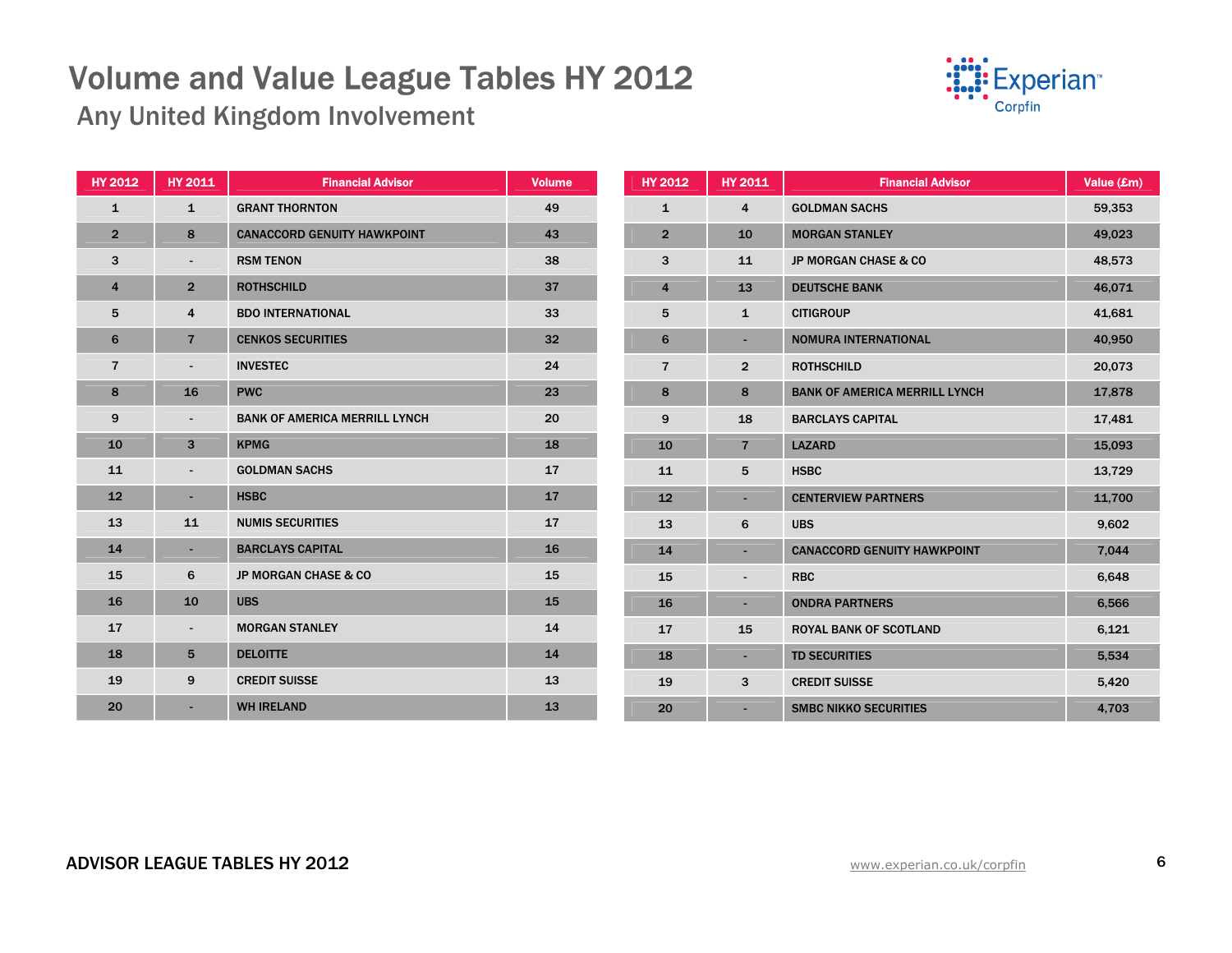Greater London M&A Activity



| <b>Announced</b> | <b>Deal Type</b>                | <b>Target</b>                                                    | <b>Bidder</b>                                         | <b>Deal Value</b><br>$(\mathbf{Em})$ |
|------------------|---------------------------------|------------------------------------------------------------------|-------------------------------------------------------|--------------------------------------|
| 21/05/2012       | <b>Divestment</b>               | <b>BlackRock Inc. USA</b>                                        |                                                       | 3,389                                |
| 16/02/2012       | <b>MBO</b>                      | <b>Iceland Foods Ltd, Wales</b>                                  | <b>Oswestry Acquico Ltd,</b><br>London                | 1,450                                |
| 03/02/2012       | <b>IBO</b>                      | Misys Plc, London                                                | Magic Bidco Ltd, London                               | 1,267                                |
| 18/04/2012       | <b>Rights Issue</b>             | Ivanhoe Mines Ltd, Canada                                        |                                                       | 1,124                                |
| 22/05/2012       | <b>Minority</b><br><b>Stake</b> | Formula One World<br>Championship Ltd, London                    | Waddell & Reed, Norges<br><b>Bank and BlackRock</b>   | 986                                  |
| 25/05/2012       | <b>Acquisition</b>              | Archstone, USA                                                   | Lehman Brothers Holdings<br>Inc. USA                  | 974                                  |
| 28/05/2012       | <b>Flotation</b>                | Graff Diamonds Corp.<br>London                                   |                                                       | 913                                  |
| 05/01/2012       | <b>Acquisition</b>              | DRC First Quantum Minerals,<br>Congo - Democratic Republic<br>of | <b>Eurasian Natural Resources</b><br>Corp Plc, London | 805                                  |
| 23/04/2012       | <b>Acquisition</b>              | Ardea Biosciences Inc, USA                                       | AstraZeneca Plc, London                               | 787                                  |
| 09/03/2012       | <b>Acquisition</b>              | <b>LCH.Clearnet Group Ltd.</b><br>London                         | London Stock Exchange Plc.<br>London                  | 557                                  |

### **Experian**<sup>\*</sup> Corpfin

There were 672 M&A and ECM deals announced in the Greater London region in the first six months of 2012, representing a decline of 26.0% from the 908 transactions recorded over the same period in 2011. Conversely, £88.2bn worth of deals were recorded for the quarter, up from £47.2bn in HY 2011. Approximately 32.3% of all UK deals had a Greater London element, while the region contributed 62.5% to the UK's total value. Canaccord Genuity Hawkpoint was the most active financial advisor, with an involvement in 21 deals in HY 2012, while Morgan Stanley topped the rankings in terms of deal value, having advised on £40.8bn worth of transactions. Linklaters was the leading legal advisor by volume with 17 assists and also topped the table in terms of value with £51.7bn worth of deals. In terms of industry, M&A activity in the Greater London area is heavily slanted towards the banking and financial services industry, with around 35% of all transactions for HY 2012. Meanwhile, Londonregistered resources group Xstrata's pending £39.1bn merger with Anglo-Swiss commodities giant Glencore, meant that the bulk of transaction value over the period was in the mining and quarrying sector.

- 74 large deals were announced in HY 2012, down by 8.64% on HY 2011's total of 81 transactions. However, large deal values more than doubled, primarily due to the aforementioned Glencore / Xstrata tie-up.
- Cross-border activity was a major feature of M&A at the top-end in HY 2012; three of the top ten completed deals by value involved a Greater London-based company acquiring overseas assets.
- There was a more substantial decline in mid-market deal activity in HY 2012; 149 transactions were announced, down by 32.3% from the 220 deals announced in HY 2011. The aggregate value of mid-market deals fell from £7.8bn in HY 2011 to £4.6bn in HY 2012, a drop of 41.7%.
- • The number of small deals announced in HY 2012 fell by 26.9% in comparison with HY 2011 (from 260 to 190 deals). Small deal values experienced a similar decline, from £727.9m in HY 2011 to £437.2m in HY 2012, a drop of 39.9%.

#### ADVISOR LEAGUE TABLES HY 2012 $\sim$  2 and  $\sim$  7 and  $\sim$  7 and  $\sim$  7 and  $\sim$  7 and  $\sim$  7 and  $\sim$  7 and  $\sim$  7 and  $\sim$  7 and  $\sim$  7 and  $\sim$  7 and  $\sim$  7 and  $\sim$  7 and  $\sim$  7 and  $\sim$  7 and  $\sim$  7 and  $\sim$  7 and  $\sim$  7 and  $\sim$  7 and  $\sim$  7 and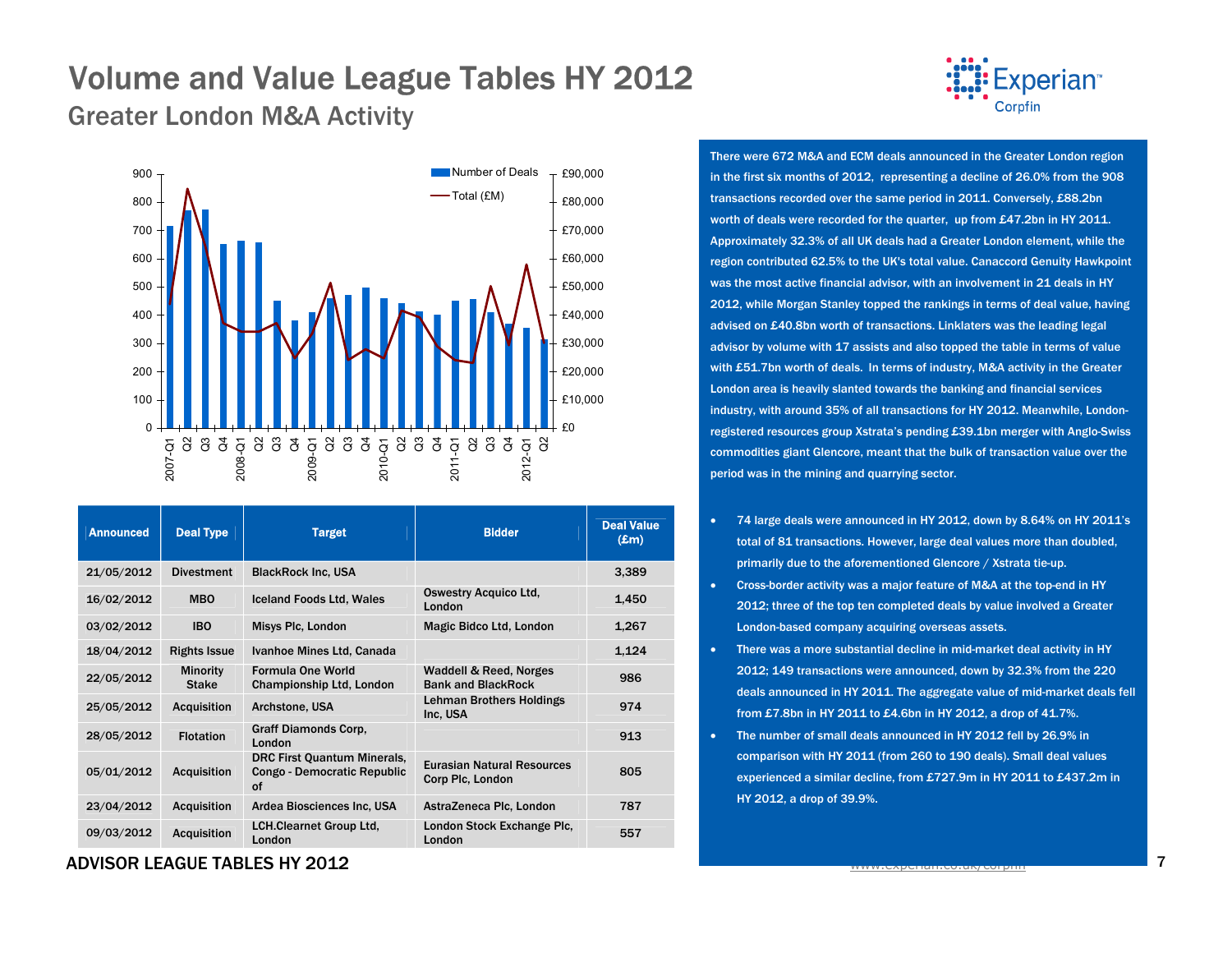

Any Greater London Involvement

| <b>HY 2012</b> | <b>HY 2011</b> | <b>Legal Advisor</b>                  | <b>Volume</b> | HY 2012        | <b>HY 2011</b>           | <b>Legal Advisor</b>                         | Value (£m) |
|----------------|----------------|---------------------------------------|---------------|----------------|--------------------------|----------------------------------------------|------------|
|                | $\mathbf{1}$   | <b>LINKLATERS</b>                     | 18            |                | 10                       | <b>LINKLATERS</b>                            | 51,694     |
| $\overline{2}$ | $\overline{7}$ | <b>CLIFFORD CHANCE</b>                | 15            | $\overline{2}$ | $\overline{2}$           | <b>FRESHFIELDS BRUCKHAUS DERINGER</b>        | 43,950     |
| 3              | $\overline{4}$ | <b>OLSWANG</b>                        | 15            | 3              | $\blacksquare$           | KING & WOOD MALLESONS                        | 43,793     |
| $\overline{4}$ | н.             | <b>PINSENT MASONS</b>                 | 14            | $\overline{4}$ |                          | <b>MCCARTHY TETRAULT</b>                     | 39,931     |
| 5              | 10             | <b>OSBORNE CLARKE</b>                 | 14            | 5              | 5                        | <b>CLIFFORD CHANCE</b>                       | 9,665      |
| 6              | ۰.             | <b>SQUIRE SANDERS</b>                 | 14            | 6              | $\mathbf{1}$             | <b>SULLIVAN &amp; CROMWELL</b>               | 8,128      |
|                | 6              | <b>ASHURST</b>                        | 13            |                | $\overline{\phantom{0}}$ | SIMPSON THACHER & BARTLETT                   | 6,434      |
| 8              | $\overline{2}$ | <b>FRESHFIELDS BRUCKHAUS DERINGER</b> | 11            | 8              |                          | <b>BREDIN PRAT</b>                           | 6,400      |
| 9              | $\blacksquare$ | <b>TRAVERS SMITH</b>                  | 11            | 9              | $\overline{\phantom{a}}$ | <b>SKADDEN ARPS SLATE MEAGHER &amp; FLOM</b> | 5,370      |
| 10             | 9              | <b>CMS</b>                            | 11            | 10             |                          | <b>DAVIS POLK &amp; WARDWELL</b>             | 4,607      |

| <b>HY 2012</b> | <b>HY 2011</b> | <b>Financial Advisor</b>           | <b>Volume</b> | <b>HY 2012</b> | <b>HY 2011</b>           | <b>Financial Advisor</b>        | Value (£m) |
|----------------|----------------|------------------------------------|---------------|----------------|--------------------------|---------------------------------|------------|
| $\mathbf{1}$   | 8              | <b>CANACCORD GENUITY HAWKPOINT</b> | 21            |                | 10                       | <b>MORGAN STANLEY</b>           | 48,639     |
| $\overline{2}$ | $\overline{2}$ | <b>ROTHSCHILD</b>                  | 20            | $\overline{2}$ | $\mathbf{1}$             | <b>GOLDMAN SACHS</b>            | 44,581     |
| $\overline{3}$ | н.             | <b>HSBC</b>                        | 14            | 3              | 6                        | <b>DEUTSCHE BANK</b>            | 42,255     |
| 4              | 4              | <b>GRANT THORNTON</b>              | 14            | 4              | 3                        | <b>JP MORGAN CHASE &amp; CO</b> | 41,382     |
| 5              |                | <b>MORGAN STANLEY</b>              | 13            | 5              | 5                        | <b>CITIGROUP</b>                | 41,238     |
| 6              | $\blacksquare$ | <b>GOLDMAN SACHS</b>               | 10            | 6              | $\overline{\phantom{a}}$ | <b>NOMURA INTERNATIONAL</b>     | 40,550     |
| $\overline{7}$ | ۰              | <b>RSM TENON</b>                   | 10            |                | $\overline{2}$           | <b>ROTHSCHILD</b>               | 14,064     |
| 8              | 4              | <b>UBS</b>                         | 9             | 8              | 8                        | <b>HSBC</b>                     | 11,388     |
| 9              | 5              | <b>BDO INTERNATIONAL</b>           | 9             | 9              | $\overline{\phantom{a}}$ | <b>BARCLAYS</b>                 | 8,815      |
| 10             | $\sim$         | <b>CENKOS SECURITIES</b>           | 8             | 10             |                          | <b>UBS</b>                      | 8,228      |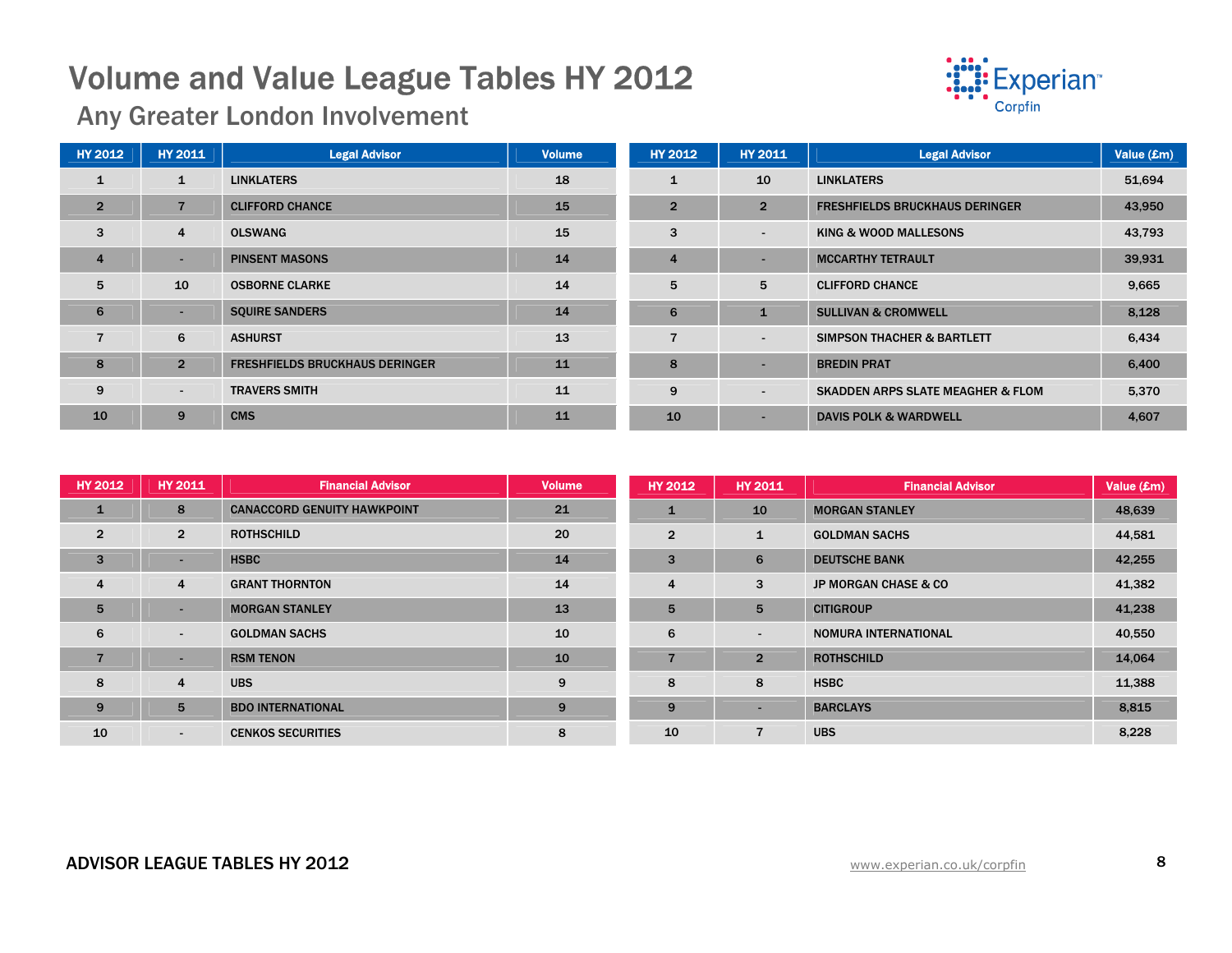



South East M&A Activity

| <b>Announced</b> | <b>Deal Type</b>           | <b>Target</b>                                                                                                | <b>Bidder</b>                                | <b>Deal Value</b><br>$(\mathbf{Em})$ |
|------------------|----------------------------|--------------------------------------------------------------------------------------------------------------|----------------------------------------------|--------------------------------------|
| 31/05/2012       | <b>Acquisition</b>         | Logica Plc, Reading                                                                                          | <b>CGI Group Inc, Canada</b>                 | 1,700                                |
| 17/01/2012       | Reverse<br><b>Takeover</b> | SCA Packaging, Belgium                                                                                       | <b>DS Smith Plc, Maidenhead</b>              | 1,417                                |
| 10/05/2012       | <b>Divestment</b>          | <b>Reckitt Benckiser Group Plc.</b><br>Slough                                                                |                                              | 1,200                                |
| 29/05/2012       | <b>Acquisition</b>         | Comgas, Brazil (from BG<br>Group, Reading)                                                                   | Cosan SA, Brazil                             | 1,099                                |
| 23/04/2012       | <b>Acquisition</b>         | <b>Cable &amp; Wireless Worldwide</b><br>Plc. London                                                         | <b>Vodafone Group Plc.</b><br><b>Newbury</b> | 1.044                                |
| 20/03/2012       | <b>Acquisition</b>         | <b>Connectors and</b><br><b>Measurements Division of</b><br><b>Expro International Group</b><br>Ltd, Reading | Siemens AG, Germany                          | 392                                  |
| 14/02/2012       | <b>Acquisition</b>         | <b>Talaris Topco Ltd.</b><br><b>Basingstoke</b>                                                              | Glory Ltd, Japan                             | 237                                  |
| 16/02/2012       | <b>Acquisition</b>         | Mondi Swiecie SA, Poland                                                                                     | Mondi Plc, Addlestone                        | 233                                  |
| 17/04/2012       | <b>IBO</b>                 | College of Law Ltd, Guildford                                                                                | Montagu Private Equity,<br>England           | 200                                  |
| 16/05/2012       | <b>Acquisition</b>         | <b>Oxford Aviation Academy UK</b><br>Ltd, England                                                            | <b>CAE Inc. Canada</b>                       | 196                                  |

### There were 262 M&A and ECM deals announced in the South East region in HY 2012, representing a decline of 29% from the 369 transactions recorded in HY 2011 and continuing a downward volume trend since the beginning of 2011. This was matched by a fall in value; transactions totalling £11bn were announced for the period, down by 50.0% from the £21.9m worth of deals recorded in HY 2011. Approximately 12.6% of all UK deals in the first quarter had a South Eastern element, while the region contributed 7.8% to the aggregate value of all UK transactions. BDO was the most active financial

advisor, with an involvement in eleven deals in HY 2012 and Bank of America Merrill Lynch topped the rankings in terms of deal value, having advised on transactions worth £4.6bn. Shoosmiths was the leading legal advisor by volume with 13 assists, while Clifford Chance topped the table in terms of value, with £3.4bn worth of deals. Manufacturing was the main driver of dealmaking activity in the first six months of the year; over a third of all transactions for the South East took place in this industry, boosted by a spate of small to mediumsized deals involving companies specialising in the production of medical and precision instruments.

- •There were 15 deals with a consideration of more than £100m announced in HY 2012, a decline of 11.8% from the HY 2011 total of 17 large transactions. Large deal values declined by 54.1%, down to £8.8bn in HY 2012 from £19.1bn in HY 2011.
- • As in London, the biggest deals were predominantly cross-border in nature and included Canadian IT consultancy CGI's £1.7bn purchase of Readingbased Logica and BG Group's £1.1bn sale of its stake in Brazilian natural gas concern Comgas, both announced towards the end of May.
- There was a downturn in mid-market deal activity . A total of 54 mediumsized transactions were announced, down by 11.5% from the 61 deals announced in HY 2011. The value of mid-market deals fell from £2.55bn in HY 2011 to £2.0bn in HY 2012, a 21.7% decline.
- • The number of small deals announced fell by 25% in comparison with HY 2011 (76 to 50 deals). Small deal values experienced a similar decline, from £268.0m in HY 2011 to £201.5m in HY 2012, a drop of 24.9%.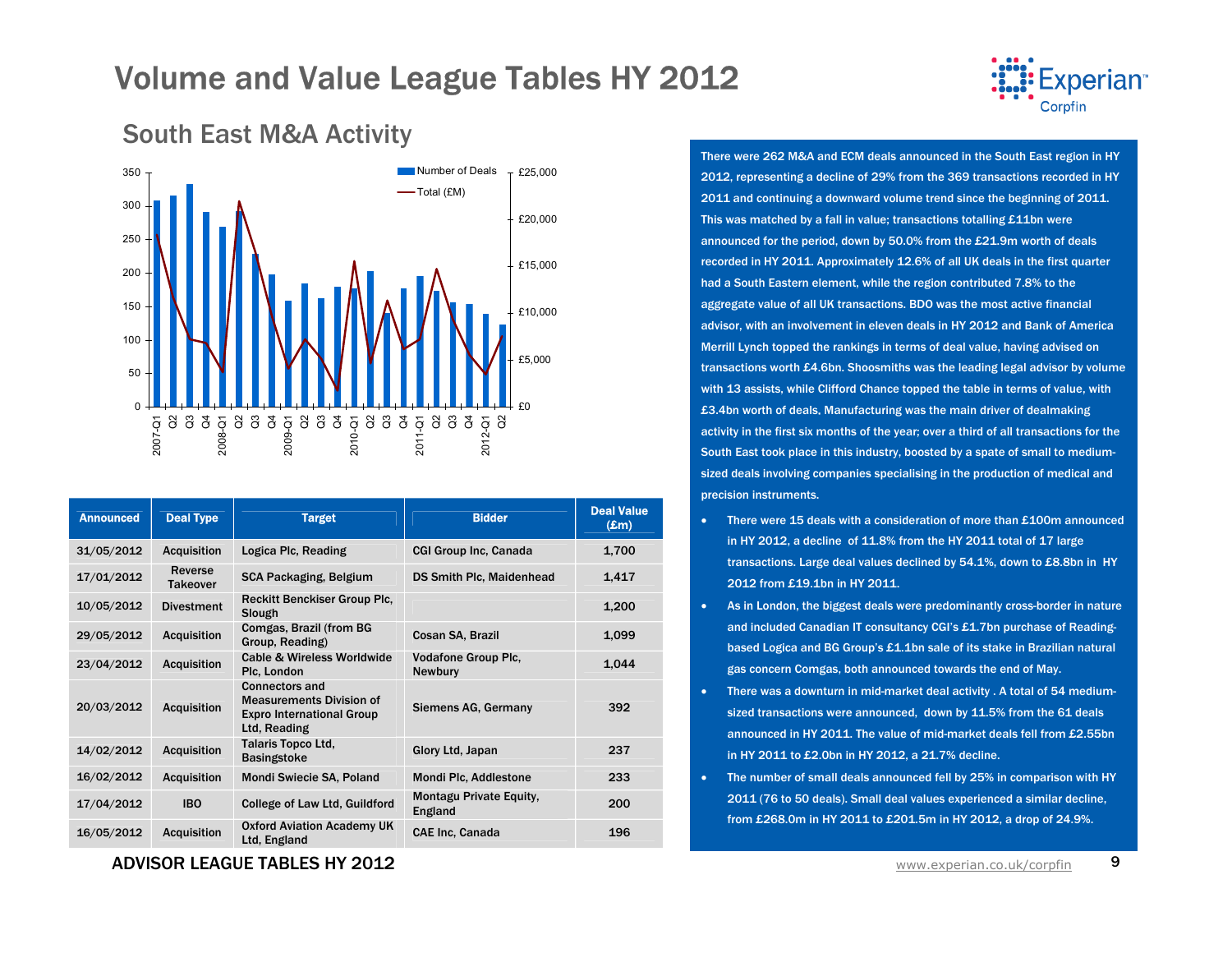

### Any South East Involvement

| <b>HY 2012</b> | <b>HY 2011</b> | <b>Legal Advisor</b>                  | <b>Volume</b>  | <b>HY 2012</b>   | <b>HY 2011</b> | <b>Legal Advisor</b>                  | Value (£m) |
|----------------|----------------|---------------------------------------|----------------|------------------|----------------|---------------------------------------|------------|
| $\mathbf{1}$   | 3              | <b>SHOOSMITHS</b>                     | 13             | $\mathbf{1}$     | 5              | <b>CLIFFORD CHANCE</b>                | 3,425      |
| $\overline{2}$ | 8              | <b>TRAVERS SMITH</b>                  |                | $\overline{2}$   |                | <b>FRESHFIELDS BRUCKHAUS DERINGER</b> | 3,140      |
| 3              | 6              | <b>PINSENT MASONS</b>                 |                | 3                | $\overline{4}$ | <b>NORTON ROSE</b>                    | 2,079      |
| $\overline{4}$ | н.             | <b>CLIFFORD CHANCE</b>                | 6              | $\boldsymbol{4}$ |                | <b>SLAUGHTER AND MAY</b>              | 1,977      |
| 5              | $\blacksquare$ | <b>JONES DAY</b>                      | 6              | 5                | $\sim$         | <b>FASKEN MARTINEAU DUMOULIN</b>      | 1,705      |
| 6              | н.             | <b>NORTON ROSE</b>                    | 5              | 6                |                | <b>SULLIVAN &amp; CROMWELL</b>        | 1,700      |
| $\overline{7}$ | $\mathbf{1}$   | <b>DLA PIPER</b>                      | 5              |                  | $\mathbf{1}$   | <b>ALLEN &amp; OVERY</b>              | 1,644      |
| 8              | $\overline{4}$ | <b>PITMANS</b>                        | 5              | 8                |                | <b>TRAVERS SMITH</b>                  | 1,582      |
| 9              | $\sim$         | <b>SQUIRE SANDERS</b>                 | 5              | 9                | $\sim$         | <b>HERBERT SMITH</b>                  | 1,486      |
| 10             | $\overline{7}$ | <b>FRESHFIELDS BRUCKHAUS DERINGER</b> | $\overline{4}$ | 10               |                | <b>EVERSHEDS</b>                      | 1,417      |

| <b>HY 2012</b>  | <b>HY 2011</b>           | <b>Financial Advisor</b>             | <b>Volume</b>  | <b>HY 2012</b> | <b>HY 2011</b> | <b>Financial Advisor</b>             | Value (£m) |
|-----------------|--------------------------|--------------------------------------|----------------|----------------|----------------|--------------------------------------|------------|
| $\mathbf{1}$    | $\mathbf{1}$             | <b>BDO INTERNATIONAL</b>             | 11             |                |                | <b>BANK OF AMERICA MERRILL LYNCH</b> | 4,628      |
| $\overline{2}$  | 5                        | <b>CENKOS SECURITIES</b>             | 10             | $\overline{2}$ | $\overline{2}$ | <b>ROTHSCHILD</b>                    | 3,924      |
| $\overline{3}$  | 3                        | <b>GRANT THORNTON</b>                | 9              | $3*$           |                | <b>DEUTSCHE BANK</b>                 | 1,794      |
| $\overline{4}$  | $\overline{\phantom{a}}$ | <b>BANK OF AMERICA MERRILL LYNCH</b> | 5              | $3*$           | 3              | <b>GOLDMAN SACHS</b>                 | 1,794      |
| $5\overline{5}$ | $\overline{2}$           | <b>ROTHSCHILD</b>                    | 5              | $5*$           | -              | <b>HANDELSBANKEN CAPITAL MARKETS</b> | 1,417      |
| 6               | $\overline{\phantom{a}}$ | <b>DANIEL STEWART &amp; CO</b>       | 5              | $5*$           | 5              | <b>HSBC</b>                          | 1,417      |
| $\overline{7}$  |                          | <b>RSM TENON</b>                     | 5              | $5*$           |                | <b>JP MORGAN CHASE &amp; CO</b>      | 1,417      |
| 8               | $\overline{\phantom{a}}$ | <b>JEFFERIES &amp; CO</b>            | $\overline{4}$ | $8*$           | $\sim$         | <b>BARCLAYS</b>                      | 1,044      |
| 9               | $\sim$                   | <b>INVESTEC</b>                      | $\overline{4}$ | $8*$           | -              | <b>UBS</b>                           | 1,044      |
| 10              | $\blacksquare$           | NOMURA INTERNATIONAL                 |                | 10             | $\sim$         | <b>CREDIT SUISSE</b>                 | 589        |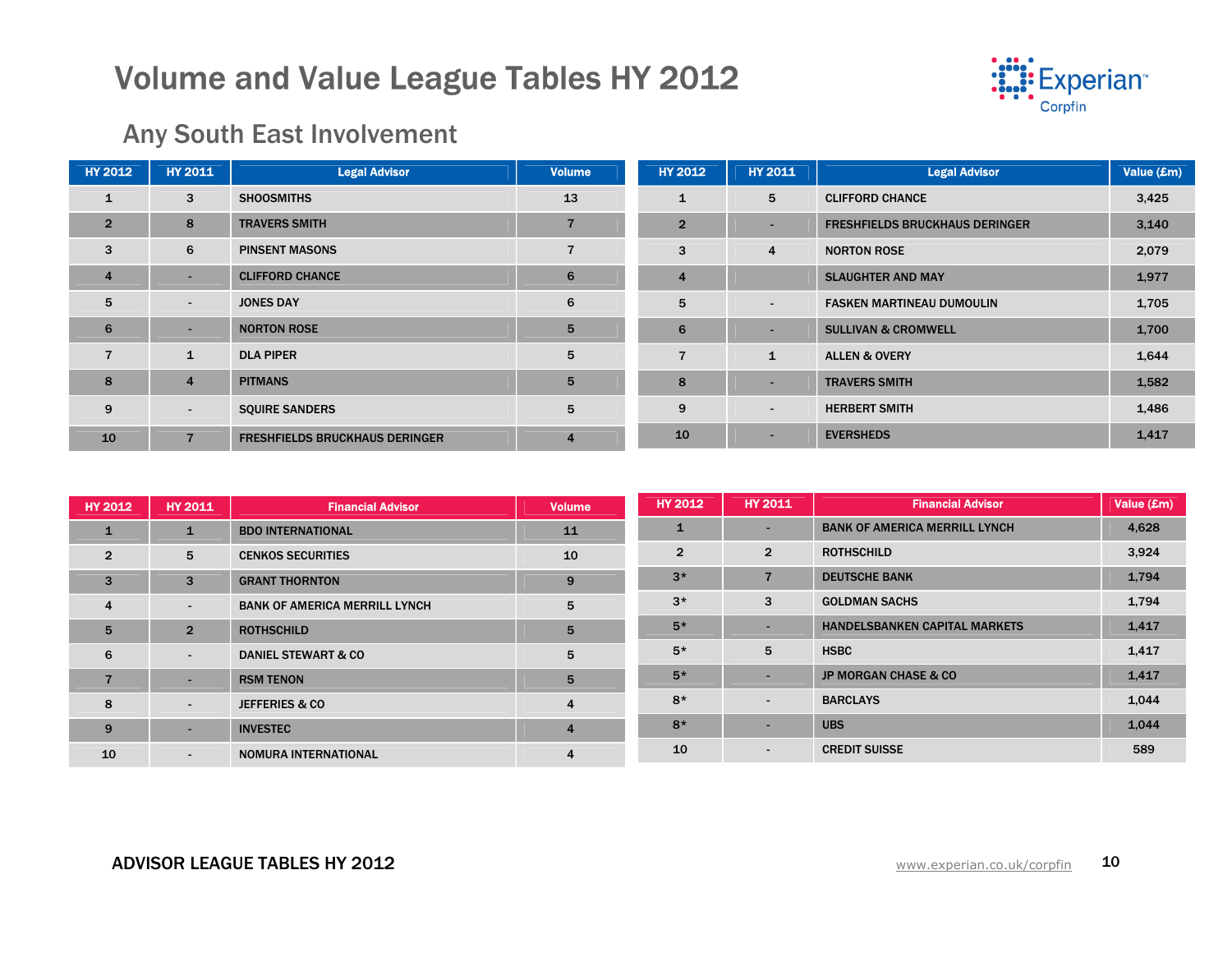

#### 050100150200 250  $\overline{\alpha}$ Q2 Q3 Q4 Q1 08 Q2 Q3 Q4 Q2 Q3 Q4 Q2 Q3 Q4 Q1 11 Q2 Q3 Q4 Q2  $\overline{c}$  $\overline{c}$  $\overline{c}$ £0£10,000 £20,000 £30,000 £40,000 £50,000 Number of Deals  $\bm{\top}$  £60,000 Total (£M)

South West M&A Activity

| <b>Announced</b> | <b>Deal Type</b>                | <b>Target</b>                                     | <b>Bidder</b>                                            | <b>Deal Value</b><br>$(\mathbf{Em})$ |
|------------------|---------------------------------|---------------------------------------------------|----------------------------------------------------------|--------------------------------------|
| 03/05/2012       | <b>Acquisition</b>              | Thrane & Thrane A/S,<br><b>Denmark</b>            | Cobham Plc, Wimborne                                     | 275                                  |
| 20/02/2012       | <b>Acquisition</b>              | <b>UNITE Student Village,</b><br><b>Sheffield</b> | Unite Group Plc, Bath                                    | 51.2                                 |
| 05/01/2012       | <b>Acquisition</b>              | picoCHIP Ltd, Bath                                | Mindspeed Technologies Inc.<br><b>USA</b>                | 49.47                                |
| 10/05/2012       | <b>Minority</b><br><b>Stake</b> | <b>Bristol Water Holdings UK</b><br>Ltd. Bristol  | <b>ITOCHU Corp, Japan</b>                                | 43.5                                 |
| 24/04/2012       | <b>Acquisition</b>              | Hedgelane Ltd, Trowbridge                         | <b>Smiths News Plc, Swindon</b>                          | 38                                   |
| 03/01/2012       | <b>Acquisition</b>              | <b>Toolstation Ltd, Bristol</b>                   | <b>Travis Perkins Plc.</b><br>Northampton                | 24                                   |
| 10/04/2012       | <b>MBO</b>                      | Loungers Ltd, Bristol                             | Aria Newco Ltd, Bristol                                  | 16                                   |
| 07/02/2012       | <b>MBO</b>                      | Aero Stanrew Ltd.<br><b>Barnstaple</b>            | <b>Private Group Led by</b><br><b>WestBridge Capital</b> | 8.5                                  |
| 15/06/2012       | <b>Acquisition</b>              | Frogtrade Ltd, Halifax                            | <b>YTL Education (UK) Ltd, Bath</b>                      | 5.5                                  |
| 16/01/2012       | <b>Acquisition</b>              | <b>Camco Advisory Services</b><br>Ltd. Corsham    | Baxi Partnership Ltd.<br><b>Manchester</b>               | 4.5                                  |

#### The South West recorded 16.7% more M&A and ECM deals in HY 2012 compared to the same period in the previous year. The 322 announced transactions were valued at a total of £52.682bn, more than doubling HY 2011's figure of £23.254bn. It is worth noting that the figure for HY 2012 includes the £39.1bn acquisition of Xstrata Plc by Glencore International Plc. 15.45% of all UK deals had a South West element, while the region contributed 37.37% to the total value of all UK transactions for HY 2012.

DLA Piper was most active legal advisor, with an involvement in eight deals in HY 2012. Linklaters topped the rankings in terms of deal value, having advised on £45.121bn worth of transactions. Canaccord Genuity Hawkpoint was the leading financial advisor by volume, with twelve assists, while Morgan Stanley topped the table in terms of deal value, having advised on transactions worth £39.208bn in aggregate.

- There were 20 deals announced in HY 2012 with a consideration of more than £100m, compared to 23 such deals in HY 2012. Large deal values increased by 141.8% in HY 2012 compared with the same period in the previous year, rising to £50.43bn from £20.85bn.
- Mid-market deal activity decreased marginally in HY 2012, by 1.67% and 7.77% in terms of volume and value respectively.
- The number of small deals announced in HY 2012 increased by 22.9% in comparison with HY 2011 (from 70 to 86 deals). Small deal values also experienced growth, from a total of £212m in HY 2011 to £232m in HY 2012.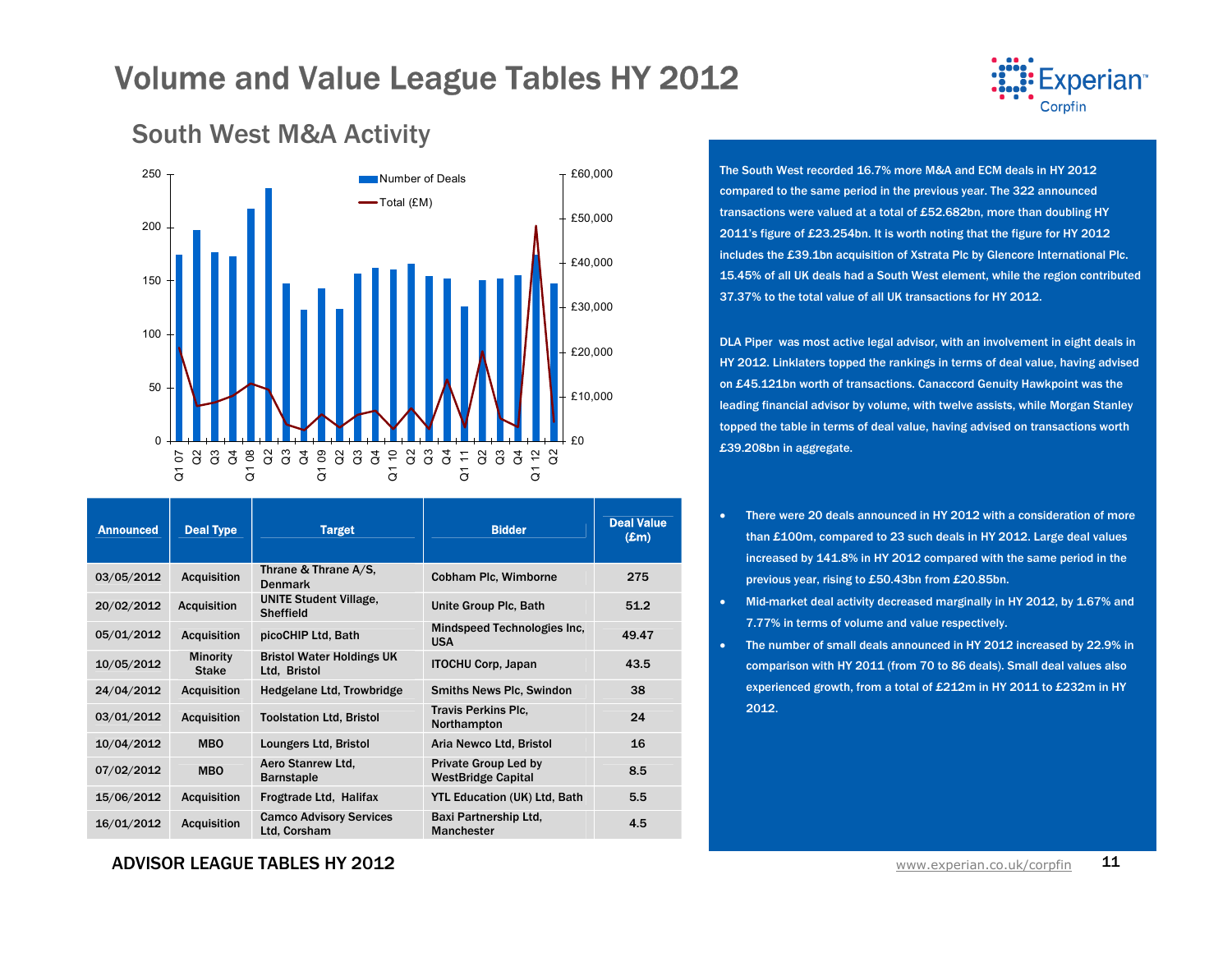

### Any South West Involvement

| <b>HY 2012</b> | <b>HY 2011</b> | <b>Legal Advisor</b>                  | <b>Volume</b>  | <b>HY 2012</b> | <b>HY 2011</b> | <b>Legal Advisor</b>                          | Value (£m) |
|----------------|----------------|---------------------------------------|----------------|----------------|----------------|-----------------------------------------------|------------|
|                | $\overline{7}$ | <b>DLA PIPER</b>                      | 8              | $\mathbf{1}$   | 3              | <b>LINKLATERS</b>                             | 45,121     |
| $\overline{2}$ | ۰              | <b>LINKLATERS</b>                     |                | $\overline{2}$ |                | <b>KING &amp; WOOD MALLESONS</b>              | 44,634     |
| 3              | 3              | <b>OSBORNE CLARKE</b>                 |                | 3              | $\sim$         | <b>MCCARTHY TETRAULT</b>                      | 44,125     |
| $\overline{4}$ | 6              | <b>ASHURST</b>                        | 6              | $\overline{4}$ |                | <b>FRESHFIELDS BRUCKHAUS DERINGER</b>         | 41,036     |
| 5              | $\overline{2}$ | <b>PINSENT MASONS</b>                 | 6              | 5              | $\sim$         | <b>ASHURST</b>                                | 5,946      |
| 6              | ۰.             | <b>FRESHFIELDS BRUCKHAUS DERINGER</b> | 5              | 6              |                | <b>FASKEN MARTINEAU DUMOULIN</b>              | 5,555      |
| $\overline{7}$ | $\blacksquare$ | <b>CAREY OLSEN</b>                    | 5              | $\overline{7}$ | $\sim$         | <b>BENNETT JONES</b>                          | 5,545      |
| 8              | 9              | <b>TRAVERS SMITH</b>                  | 5              | $8*$           |                | <b>CURTIS MALLET-PREVOST COLT &amp; MOSLE</b> | 5,534      |
| 9              | $\blacksquare$ | <b>TLT SOLICITORS</b>                 | 5              | $8*$           | $\blacksquare$ | <b>SIDLEY AUSTIN</b>                          | 5,534      |
| 10             | $\sim$         | <b>KING &amp; WOOD MALLESONS</b>      | $\overline{4}$ | $8*$           | 10             | <b>TORYS</b>                                  | 5,534      |

| <b>HY 2012</b> | <b>HY 2011</b>           | <b>Financial Advisor</b>             | <b>Volume</b>  | <b>HY 2012</b> | <b>HY 2011</b>           | <b>Financial Advisor</b>             | Value (£m) |
|----------------|--------------------------|--------------------------------------|----------------|----------------|--------------------------|--------------------------------------|------------|
| $\mathbf{1}$   | -                        | <b>CANACCORD GENUITY HAWKPOINT</b>   | 12             |                | 5                        | <b>MORGAN STANLEY</b>                | 39,208     |
| $\overline{2}$ | $\blacksquare$           | <b>LIBERUM CAPITAL</b>               | 8              | $\overline{2}$ | $\overline{\phantom{0}}$ | <b>JP MORGAN CHASE &amp; CO</b>      | 39,133     |
| $\overline{3}$ |                          | <b>CENKOS SECURITIES</b>             | 8              | $3*$           | 8                        | <b>CITIGROUP</b>                     | 39,100     |
| $\overline{4}$ | 3                        | <b>INVESTEC BANK</b>                 | 6              | $3*$           | $\blacksquare$           | <b>DEUTSCHE BANK</b>                 | 39,100     |
| 5              | -                        | <b>NUMIS SECURITIES</b>              | 5              | $3*$           | -                        | <b>GOLDMAN SACHS</b>                 | 39,100     |
| 6              | $\blacksquare$           | <b>RSM TENON</b>                     | 5              | $3*$           | $\overline{\phantom{0}}$ | NOMURA INTERNATIONAL                 | 39,100     |
| 7              | ۰                        | <b>BANK OF AMERICA MERRILL LYNCH</b> | $\overline{4}$ | 7              |                          | <b>CANACCORD GENUITY</b>             | 6,213      |
| 8              | $\overline{\phantom{0}}$ | <b>RBC CAPITAL MARKETS</b>           | $\overline{4}$ | 8              | $\overline{2}$           | <b>BANK OF AMERICA MERRILL LYNCH</b> | 5,809      |
| 9              | 5                        | <b>GRANT THORNTON</b>                | $\overline{4}$ | 9              |                          | <b>RBC CAPITAL MARKETS</b>           | 5,565      |
| 10             | 9                        | <b>JP MORGAN CHASE &amp; CO</b>      | 3              | 10             | $\sim$                   | <b>TD SECURITIES</b>                 | 5,534      |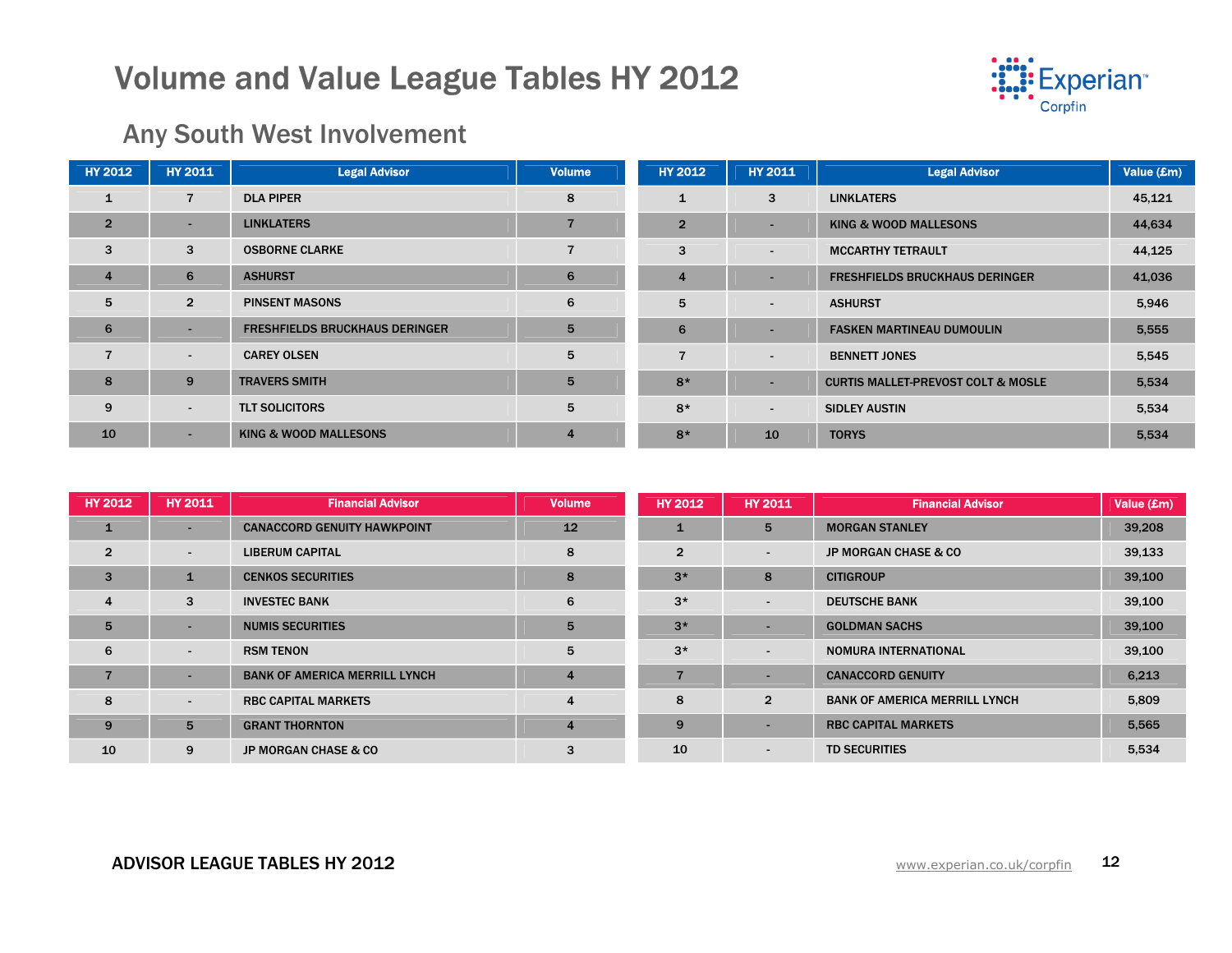

### East Anglia M&A Activity



| <b>Announced</b> | <b>Deal Type</b>   | <b>Target</b>                                                                                                       | <b>Bidder</b>                                            | <b>Deal Value</b><br>$(\pmb{\pounds} \mathbf{m})$ |
|------------------|--------------------|---------------------------------------------------------------------------------------------------------------------|----------------------------------------------------------|---------------------------------------------------|
| 19/03/12         | <b>IBO</b>         | Seajacks International Ltd.<br>Bermuda (operating from<br><b>Great Yarmouth)</b>                                    | Marubeni Corp/Innovation<br>Network Corp of Japan, Japan | 532.9                                             |
| 05/03/12         | <b>Acquisition</b> | Epitomics International Inc.<br><b>USA</b>                                                                          | Abcam Plc, Cambridge                                     | 97.2                                              |
| 26/01/12         | <b>Acquisition</b> | <b>Tilbury Container Services Ltd,</b><br><b>Tilbury</b>                                                            | Otter Ports Holdings Ltd.<br>Cayman Islands              | 95                                                |
| 13/03/12         | <b>IBO</b>         | <b>Gall Thomson Environmental</b><br><b>Ltd. Great Yarmouth</b>                                                     | Copper Bidco Ltd, London                                 | 75                                                |
| 29/03/12         | <b>Acquisition</b> | <b>BOCM Pauls Ltd. Ipswich</b>                                                                                      | <b>ForFarmers Group BV, The</b><br><b>Netherlands</b>    | 71.0                                              |
| 15/05/12         | <b>Acquisition</b> | Cellzome Ltd, Cambridge                                                                                             | GlaxoSmithKline Plc, Brentford                           | 61                                                |
| 14/02/12         | <b>Divestment</b>  | <b>British Empire Securities and</b><br><b>General Trust Plc, Chelmsford</b>                                        |                                                          | 38.2                                              |
| 13/04/12         | <b>Acquisition</b> | Worldwide Group Holdings Ltd.<br>Peterborough                                                                       | Daisy Group Plc, Nelson                                  | 28                                                |
| 19/03/12         | <b>Acquisition</b> | <b>Eclipse Scientific Group Ltd.</b><br>registered Muirfield, West<br>Yorkshire, operating from<br><b>Chatteris</b> | <b>Campbell Brothers Ltd.</b><br>Australia               | 26.4                                              |
| 23/03/12         | <b>Acquisition</b> | <b>C-MAC Aerospace Ltd, Great</b><br>Yarmouth<br>$\lambda$ rwcar i facuf tabl ce uv gało                            | API Technologies (UK) Ltd,<br><b>South Denes</b>         | 20.7                                              |

ADVISOR LEAGUE TABLES HY 2012

East Anglia recorded 23.62% less M&A and ECM deals in the first half of 2012 compared to the same period in the previous year. The 97 new deals announced were valued at a total of £1.549bn, 36.65% less than the figure recorded for HY 2011. 4.65% of all UK deals had an East Anglian element, while the region contributed 1.1% to the total value of all UK transactions for the first half of 2012.

Grant Thornton was the most active financial advisor, with an involvement in five deals up until the end of HY 2012. PwC topped the rankings in terms of deal value, having advised on Marubeni Corp and Innovation Networks Corp's investor buy-out of Seajacks International Ltd from Riverstone Holdings LLC, valued at £532.93m. Mills & Reeve were the leading legal advisors by volume having advised on six transactions. Akin Gump Strauss Hauer & Feld LLP, Appleby, Linklaters and Wikborg, Rein & Co led the deal value table, each advising on the acquisition of Seajacks International mentioned above.

- • There were three large deals announced in East Anglia in the first half of 2012, a 25% decrease in comparison from the same period in HY 2011.
- There was a 5.56% increase in mid-market deal activity in 2012; a total of 19 mid-market transactions were announced, an increase from eight deals announced in 2011. Over the same period, the value of deals increased by 13.67% from £638.63m to £725.93m.
- The number of small deals announced in HY 2012 fell by 31.25 % in comparison with HY 2011, down from 32 to 22 deals.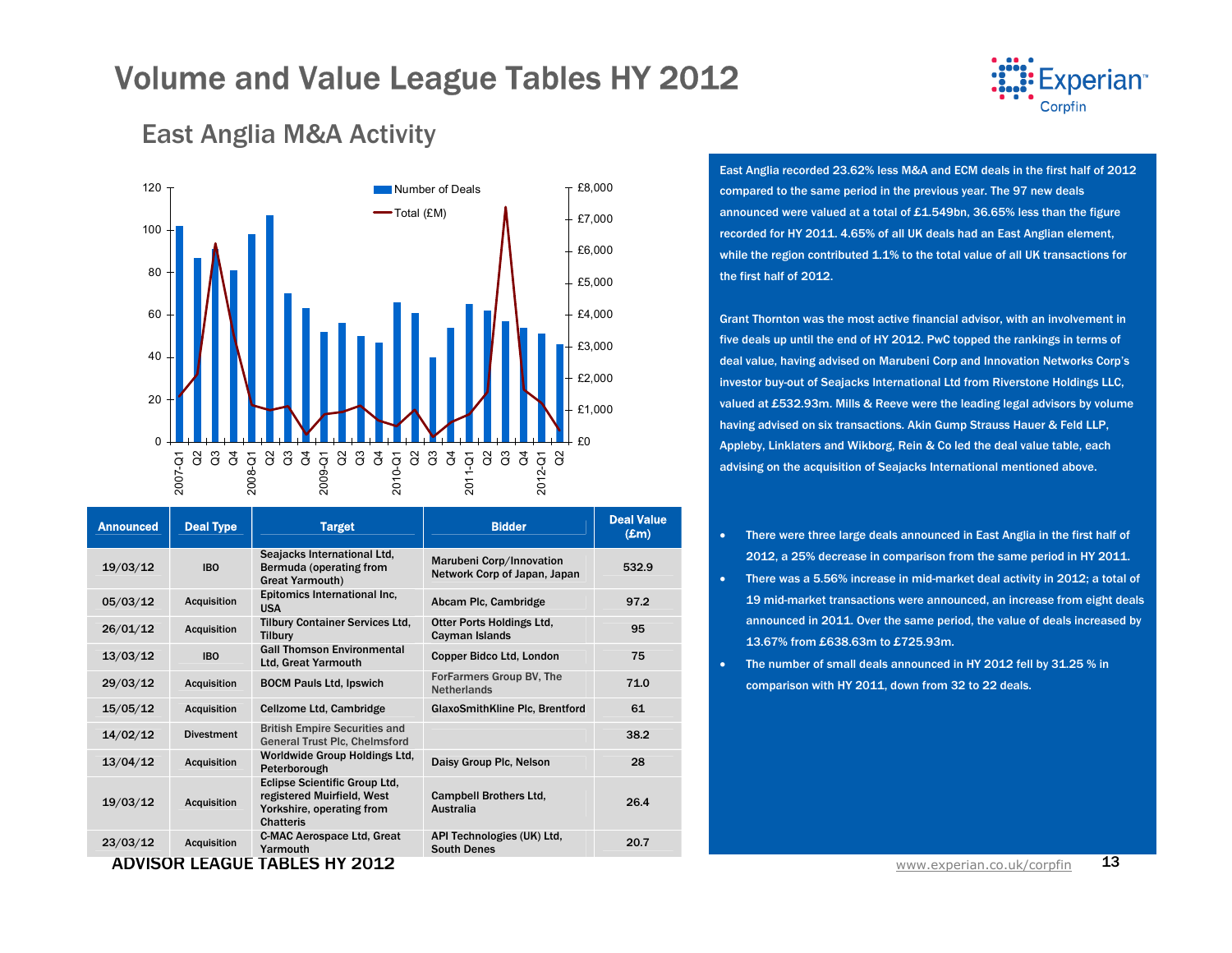

### Any East Anglia Involvement

| <b>HY 2012</b> |                | <b>HY 2011</b> | <b>Legal Advisor</b>          | <b>Volume</b>  | <b>HY 2012</b> | <b>HY 2011</b>           | <b>Legal Advisor</b>           | Value (£m) |
|----------------|----------------|----------------|-------------------------------|----------------|----------------|--------------------------|--------------------------------|------------|
|                | ı              | 3              | <b>MILLS &amp; REEVE</b>      | 6              | $1*$           | $\sim$                   | AKIN GUMP STRAUSS HAUER & FELD | 532.9      |
|                | $\overline{2}$ | ۰              | <b>SHOOSMITHS</b>             | $\overline{4}$ | $1*$           |                          | <b>APPLEBY</b>                 | 532.9      |
|                | 3              | $\blacksquare$ | <b>DWF</b>                    | 3              | $1*$           | 7                        | <b>LINKLATERS</b>              | 532.9      |
|                | 4              | ۰              | <b>OSBORNE CLARKE</b>         | 3              | $1*$           |                          | <b>WIKBORG REIN &amp; CO</b>   | 532.9      |
|                | 5              | $\sim$         | <b>TRAVERS SMITH</b>          | 3              | 5              | 3                        | <b>TRAVERS SMITH</b>           | 166.6      |
|                | 6              | ÷.             | <b>ADDLESHAW GODDARD</b>      | $\overline{2}$ | 6              | ۰                        | <b>LATHAM &amp; WATKINS</b>    | 126.8      |
|                | $\overline{7}$ | $\sim$         | <b>BRABNERS CHAFFE STREET</b> | $\overline{2}$ | $\overline{7}$ | ٠                        | <b>ADDLESHAW GODDARD</b>       | 103        |
|                | 8              | ۰.             | <b>CLIFFORD CHANCE</b>        | $\overline{2}$ | 8              |                          | <b>NORTON ROSE</b>             | 100        |
|                | 9              | $\sim$         | <b>NABARRO</b>                | $\overline{2}$ | $9*$           | $\overline{\phantom{a}}$ | <b>HOGAN LOVELLS</b>           | 97.18      |
|                | 10             | ٠              | <b>SQUIRE SANDERS</b>         | $\overline{2}$ | $9*$           | ۰.                       | <b>MORRISON &amp; FOERSTER</b> | 97.18      |

| <b>HY 2012</b>  | <b>HY 2011</b>           | <b>Financial Advisor</b>           | <b>Volume</b>  | HY 2012        | <b>HY 2011</b>           | <b>Financial Advisor</b>           | Value (£m) |
|-----------------|--------------------------|------------------------------------|----------------|----------------|--------------------------|------------------------------------|------------|
| 1               | $\overline{7}$           | <b>GRANT THORNTON</b>              | 5              |                | $\overline{\phantom{0}}$ | <b>PWC</b>                         | 532.9      |
| $\overline{2}$  | $\sim$                   | <b>BAKER TILLY</b>                 | 3              | $\overline{2}$ | $\overline{\phantom{0}}$ | <b>ERNST &amp; YOUNG</b>           | 154.8      |
| $\overline{3}$  | $\overline{\phantom{a}}$ | <b>CANACCORD GENUITY HAWKPOINT</b> | $\overline{2}$ | 3              | $\overline{\phantom{a}}$ | <b>GRANT THORNTON</b>              | 131.0      |
| $\overline{4}$  | $\sim$                   | <b>CENKOS SECURITIES</b>           | $\overline{2}$ | 4              | 5                        | <b>ROTHSCHILD</b>                  | 101.0      |
| $5\overline{5}$ | 10                       | <b>ERNST &amp; YOUNG</b>           | $\overline{2}$ | 5              | $\overline{\phantom{a}}$ | <b>NUMIS SECURITIES</b>            | 97.2       |
| 6               | $\overline{\phantom{a}}$ | <b>LAZARD</b>                      | $\overline{2}$ | 6              | $\sim$                   | <b>CANACCORD GENUITY HAWKPOINT</b> | 75         |
| $\overline{7}$  | $\overline{\phantom{a}}$ | PEM CORPORATE FINANCE              | $\overline{2}$ | 7              | $\overline{4}$           | <b>LAZARD</b>                      | 63         |
| 8               | $\mathbf{1}$             | <b>ROTHSCHILD</b>                  | $\overline{2}$ | $8*$           | $\overline{a}$           | <b>CW DOWNER &amp; CO</b>          | 16.5       |
| 9               | $\overline{\phantom{a}}$ | <b>BCMS CORPORATE</b>              | $\mathbf 1$    | $8*$           | $\overline{2}$           | <b>DELOITTE</b>                    | 16.5       |
| 10              | $\sim$                   | <b>CAIRN FINANCIAL ADVISERS</b>    |                | 10             | $\sim$                   | <b>BAKER TILLY</b>                 | 16         |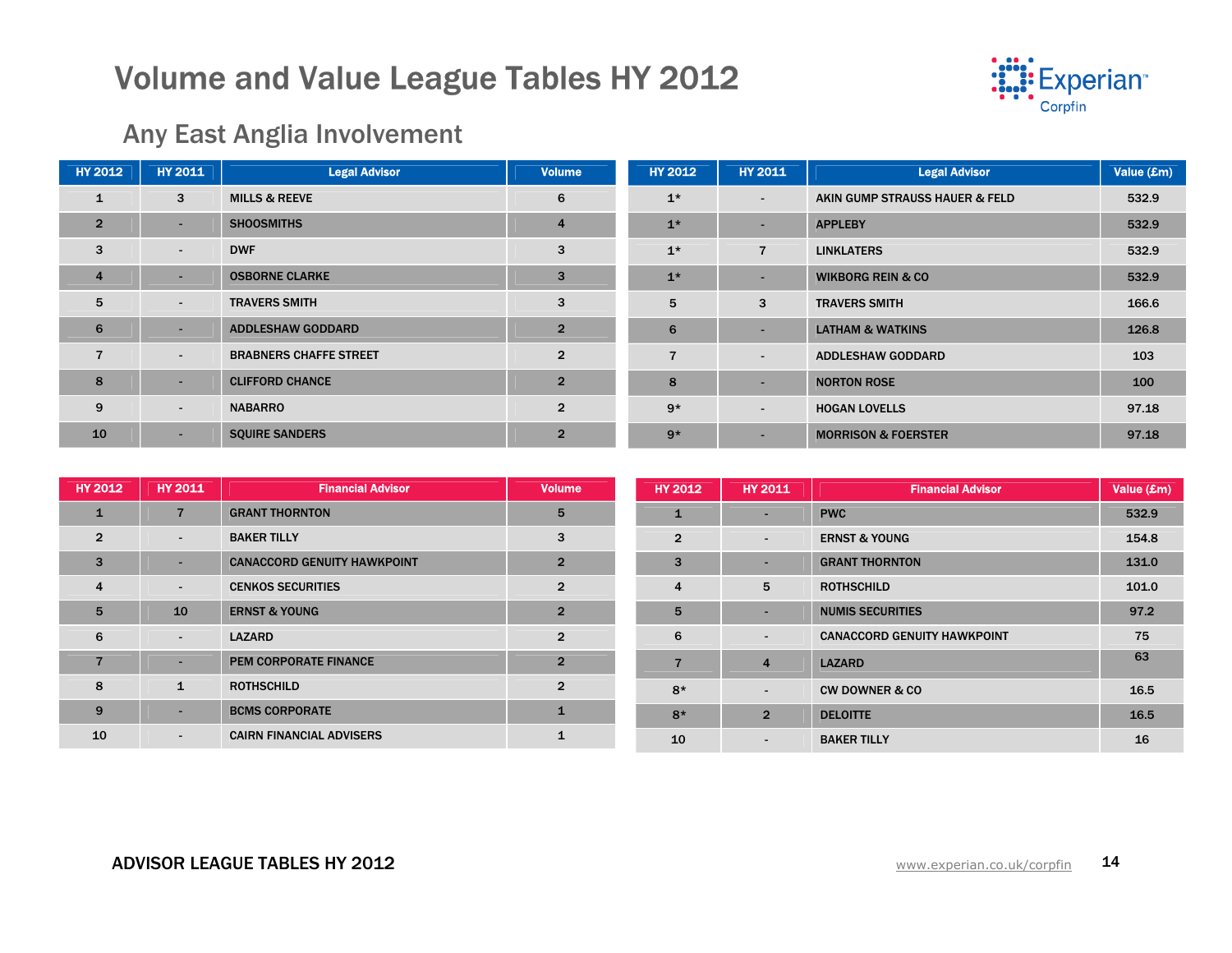

### Midlands M&A Activity



| <b>Announced</b> | <b>Deal Type</b>   | <b>Target</b>                                            | <b>Bidder</b>                                     | <b>Deal Value</b><br>$(\mathbf{Em})$ |
|------------------|--------------------|----------------------------------------------------------|---------------------------------------------------|--------------------------------------|
| 16/01/2012       | <b>Acquisition</b> | Robert Wiseman Dairies plc.<br>Glasgow                   | Muller Dairy (UK) Ltd, Market<br><b>Drayton</b>   | 279.5                                |
| 30/03/2012       | <b>Acquisition</b> | Eveden Group Ltd, Kettering                              | <b>Wacoal Holdings Corp,</b><br>Japan             | 152                                  |
| 05/04/2012       | <b>Acquisition</b> | Eurovet Animal Health BV,<br><b>The Netherlands</b>      | Dechra Pharmaceuticals,<br>Stoke-on-Trent         | 135                                  |
| 01/05/2012       | <b>Acquisition</b> | Kingfisher Shopping Centre,<br><b>Redditch</b>           | Capital & Regional plc,<br>London                 | 130                                  |
| 16/02/2012       | <b>Acquisition</b> | Remosa SpA, Italy                                        | IMI plc, Birmingham                               | 83.1                                 |
| 26/04/2012       | <b>Acquisition</b> | Raleigh Cycle Company Ltd,<br>Nottingham                 | <b>Accell Group NV, The</b><br><b>Netherlands</b> | 50.0                                 |
| 03/05/2012       | <b>Acquisition</b> | The Cornerhouse,<br>Nottingham                           | Land Securities Group plc,<br>London              | 50                                   |
| 17/02/2012       | <b>Acquisition</b> | Grupo InterAtiva, Brazil                                 | IMI plc, Birmingham                               | 43                                   |
| 01/02/2012       | <b>IBO</b>         | <b>Healthcare At Home Ltd.</b><br><b>Burton-on-Trent</b> | Vitruvian Partners, London                        | 40                                   |
| 08/06/2012       | <b>Acquisition</b> | <b>Everyday Loans Holdings</b><br>Ltd, London            | Secure Trust Bank plc.<br>Solihull                | 38.5                                 |
|                  |                    | ADVISOR LEAGUE TABLES HY 2012                            |                                                   |                                      |

The number of recorded deals in the Midlands saw a slight drop of 3.45% for the first half of 2012 when compared to the corresponding period of 2011. A total of 280 new deals were announced in the six-month period with a total value of £9.6bn, representing a strong increase of 53.83% on HY 2011. Overall, 13.44% of UK deals had a Midlands element, with the region contributing 8.07% of all UK transactions for HY 2012.

Gateley was the most active legal advisor in HY 2012, with involvement in 16 deals, although Weil Gotshal & Manges advised on the highest value deals, with £7.9bn in total. Grant Thornton advised on a total of 10 deals for the first half of 2012, which was the highest number of any financial advisor. In terms of value, Centerview Partners, Goldman Sachs and Lazard were ranked highest, each having advised on a total of £6.7bn worth of transactions over the review period.

- There were 13 deals announced in the first half of 2012 with a consideration of more than £100m, unchanged from the first six months of 2011.
- Mid-market deals continued to perform strongly, showing an increase in volume of 42.86% for the first six months of 2012. The increase in volume was matched by an increase in mid-market values, which were up 45.15% on the corresponding period of 2011.
- The number of small deals declined by a considerable 47.27% from H1 2011, while corresponding values were also down by a significant 38.53%.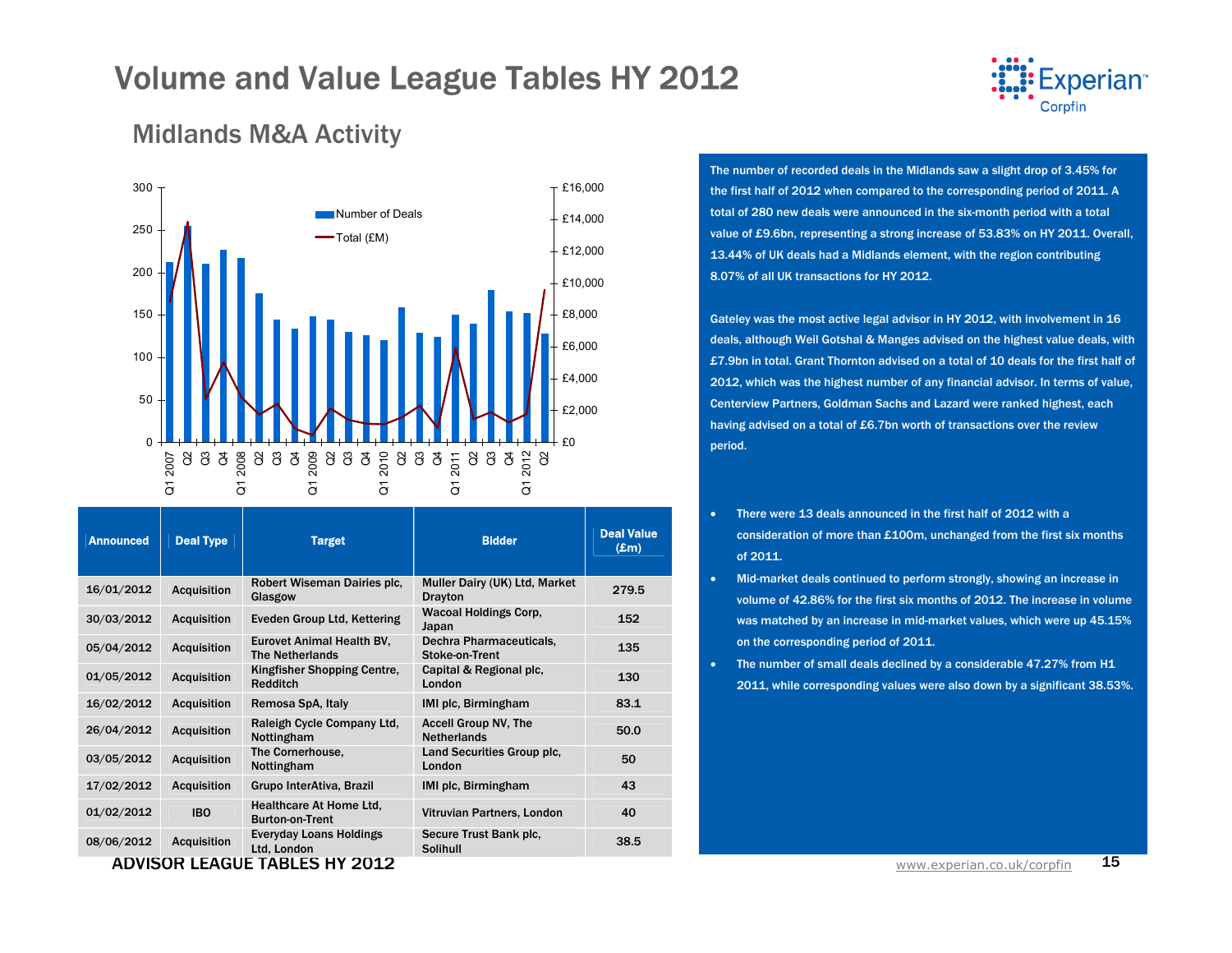

### Any Midlands Involvement

| <b>HY 2012</b> | <b>HY 2011</b> | <b>Legal Advisor</b>   | <b>Volume</b>  | <b>HY 2012</b> | <b>HY 2011</b> | <b>Legal Advisor</b>                    | Value (£m) |
|----------------|----------------|------------------------|----------------|----------------|----------------|-----------------------------------------|------------|
| $\mathbf{1}$   | 3              | <b>GATELEY</b>         | 16             | $\mathbf{1}$   | $\sim$         | <b>WEIL GOTSHAL &amp; MANGES</b>        | 7,900      |
| $\overline{2}$ | $\overline{2}$ | <b>EVERSHEDS</b>       | 9              | $\overline{2}$ |                | <b>WACHTELL LIPTON ROSEN &amp; KATZ</b> | 6,946      |
| 3              | 6              | <b>SHOOSMITHS</b>      | 9              | 3              | 3              | <b>ALLEN &amp; OVERY</b>                | 6,783      |
| $\overline{4}$ | $\mathbf{1}$   | <b>DLA PIPER</b>       | 8              | $4*$           | -              | <b>DARROIS VILLEY MAILLOT BROCHIER</b>  | 6,700      |
| 5              | $\overline{7}$ | <b>SQUIRE SANDERS</b>  | 8              | $4*$           | $\mathbf{1}$   | <b>SIMPSON THACHER &amp; BARTLETT</b>   | 6,700      |
| 6              | 5              | <b>PINSENT MASONS</b>  | 8              | 6              | $4*$           | <b>LINKLATERS</b>                       | 1,480      |
| $\overline{7}$ | 4              | <b>WRAGGE &amp; CO</b> | 5              | 7              | ۰.             | <b>MILLS &amp; REEVE</b>                | 1,200      |
| 8              | ۰.             | <b>HILL DICKINSON</b>  | 5              | 8              | -              | <b>STIKEMAN ELLIOTT</b>                 | 1,200      |
| 9              | $\sim$         | <b>ASHURST</b>         | $\overline{4}$ | 9              | ۰.             | <b>DLA PIPER</b>                        | 309        |
| 10             | 8              | <b>SGH MARTINEAU</b>   | $\overline{4}$ | 10             | $\overline{2}$ | <b>ASHURST</b>                          | 305        |

| <b>HY 2012</b>  | <b>HY 2011</b>           | <b>Financial Advisor</b>           | <b>Volume</b>           | <b>HY 2012</b> | <b>HY 2011</b>           | <b>Financial Advisor</b>   | Value (£m) |
|-----------------|--------------------------|------------------------------------|-------------------------|----------------|--------------------------|----------------------------|------------|
| $\mathbf{1}$    | $\mathbf{1}$             | <b>GRANT THORNTON</b>              | 10                      | $1*$           | ۰                        | <b>CENTERVIEW PARTNERS</b> | 6,700      |
| $\overline{2}$  | $\sim$                   | <b>RSM TENON</b>                   | 8                       | $1*$           | 5                        | <b>GOLDMAN SACHS</b>       | 6,700      |
| $\mathbf{3}$    | $\overline{4}$           | <b>ROTHSCHILD</b>                  | 7                       | $1*$           | $8*$                     | <b>LAZARD</b>              | 6,700      |
| $\overline{4}$  | $\overline{\phantom{a}}$ | <b>INVESTEC BANK</b>               | 6                       | 4              | 3                        | <b>ROTHSCHILD</b>          | 1,780      |
| $5\overline{5}$ | 6                        | <b>BDO INTERNATIONAL</b>           | 6                       | 5              | ۰                        | <b>INVESTEC</b>            | 792        |
| 6               | $\sim$                   | <b>PWC</b>                         | 4                       | 6              | $\overline{\phantom{0}}$ | <b>GREENHILL &amp; CO</b>  | 280        |
| 7               | $\overline{\phantom{a}}$ | <b>CENKOS SECURITIES</b>           | $\overline{4}$          | $\overline{7}$ | -                        | <b>BARCLAYS</b>            | 274        |
| 8               | $\sim$                   | <b>BCMS CORPORATE</b>              | $\overline{\mathbf{4}}$ | 8              | $\overline{\phantom{a}}$ | <b>PWC</b>                 | 152        |
| 9               |                          | <b>CAVENDISH CORPORATE FINANCE</b> | 3                       | 9              | ۰                        | <b>KPMG</b>                | 135        |
| 10              | $\sim$                   | <b>CATALYST CORPORATE FINANCE</b>  | 3                       | $10*$          | $\mathbf{1}$             | <b>CREDIT SUISSE</b>       | 108        |
|                 |                          |                                    |                         | $10*$          | ۰                        | <b>MORGAN STANLEY</b>      | 108        |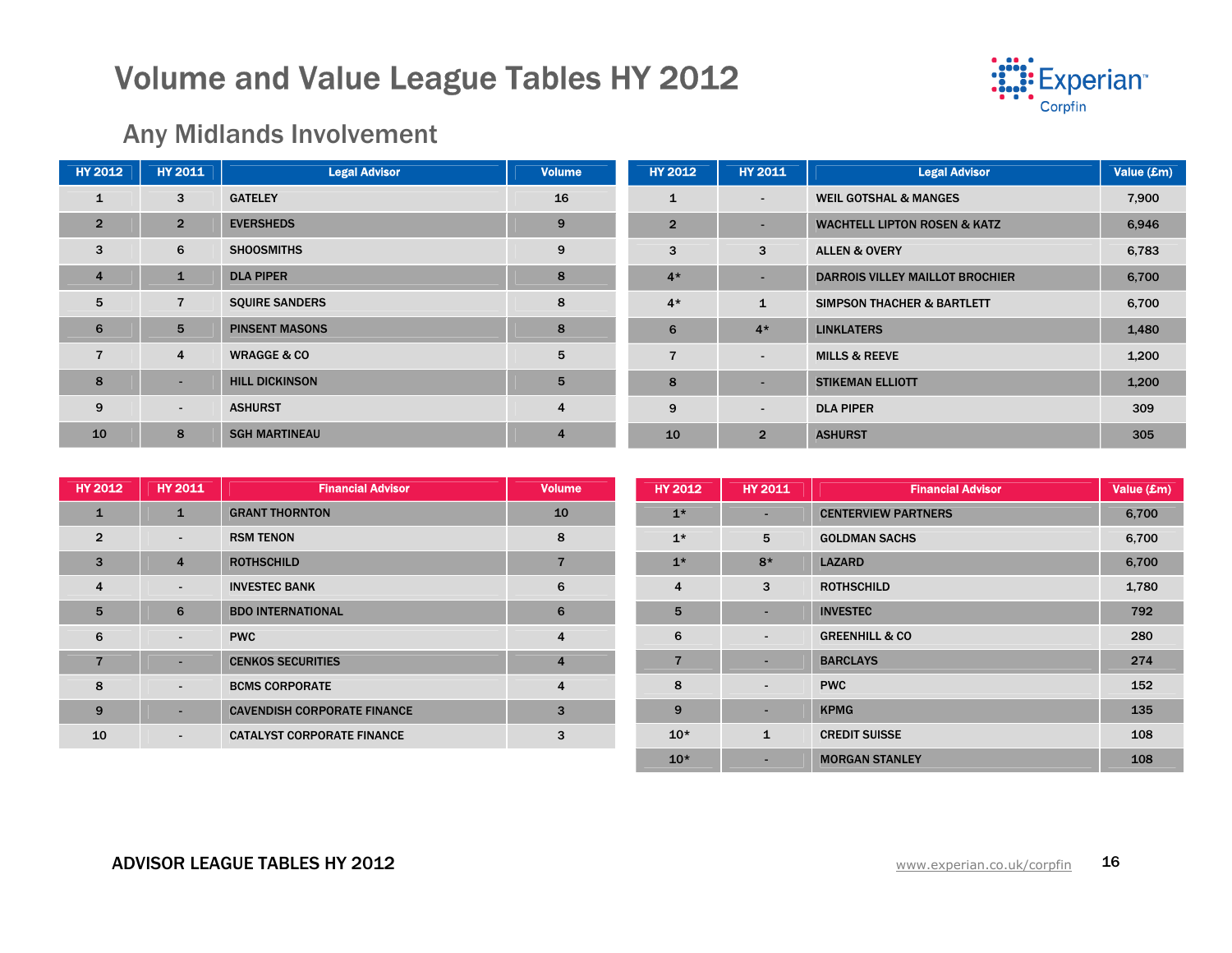

### Yorkshire M&A Activity



| <b>Announced</b> | <b>Deal Type</b>    | <b>Target</b>                                                                                                       | <b>Bidder</b>                                       | <b>Deal Value</b><br>$(\pmb{\pounds} \mathbf{m})$ |
|------------------|---------------------|---------------------------------------------------------------------------------------------------------------------|-----------------------------------------------------|---------------------------------------------------|
| 08/01/12         | <b>Acquisition</b>  | Portfolio of Six Hotels, UK                                                                                         | Principal Hayley Group Ltd,<br>Harrogate            | 250                                               |
| 20/01/12         | <b>Acquisition</b>  | <b>UNITE Student Village,</b><br><b>Sheffield</b>                                                                   | The Unite Group Plc, Bath                           | 51.2                                              |
| 19/03/12         | <b>Acquisition</b>  | <b>Eclipse Scientific Group Ltd,</b><br>registered Muirfield, West<br>Yorkshire, operating from<br><b>Chatteris</b> | <b>Campbell Brothers Ltd.</b><br>Australia          | 26.4                                              |
| 15/03/12         | <b>Acquisition</b>  | <b>Student Accommodation</b><br>Property, Leeds                                                                     | <b>Liberty Living Plc, London</b>                   | 23                                                |
| 09/05/12         | <b>Acquisition</b>  | <b>Clinton Cards Plc, Loughton</b>                                                                                  | Lakeshore Lending Ltd,<br><b>Dewsbury</b>           | 22.8                                              |
| 30/05/12         | <b>Acquisition</b>  | <b>EDS Group Holdings Ltd.</b><br><b>Sheffield</b>                                                                  | Silverdell Plc, London                              | 18.6                                              |
| 04/05/12         | <b>Acquisition</b>  | <b>Business Employment</b><br><b>Services Training Ltd, Leeds</b>                                                   | Interserve Plc, Reading                             | 18.25                                             |
| 13/04/12         | <b>Acquisition</b>  | <b>Cranswick Pet Products,</b><br><b>Driffield</b>                                                                  | <b>Westland Horticulture Ltd.</b><br><b>Belfast</b> | 18                                                |
| 17/05/12         | <b>Flotation</b>    | <b>WANdisco Plc, St Helier,</b><br>operating from Sheffield                                                         |                                                     | 15                                                |
| 15/03/12         | <b>Rights Issue</b> | <b>Firestone Diamonds Plc, Leeds</b>                                                                                |                                                     | 14.7                                              |

Yorkshire saw a 13.41% decrease in UK M&A and ECM transactions announced during the first half of 2012, a fall of 24 transactions compared to the same period in 2011 (from 179 to 155 deals). £695.28m worth of transactions were announced in Yorkshire during HY 2012, a fall of 64.18% on the £1.94bn announced for HY 2011. 7.44% of all UK deals had a Yorkshire element, while the region contributed 0.49% to the aggregate value of all UK transactions.

Hart Shaw Corporate Finance was the most active financial advisors by volume with four transactions, whilst Oriel Securities Ltd topped the value league table having been involved in a transaction worth £75.35m. The leading legal advisors were Pinsent Masons and HLW Keeble Hawson by volume with nine transactions apiece. Mayer Brown topped the rankings in terms of deal value, advising on two transactions worth £250m in total.

- There was only one large deal announced in Yorkshire during the first half of 2012 with a consideration of more than £100m, a fall of 66.67% from the same period in 2011, when three were announced.
- The volume of mid-market transactions in Yorkshire fell in HY 2012 compared to the same period in 2011, dropping by 26.32% from 19 deals in HY 2011 to 14. Over the same period, the value of mid-market transactions fell by 35.34%, from £617.82m in HY 2011 to £399.49m in HY 2012.
- 59.46% of all transactions with a disclosed value fell into the small deals bracket of under £10m. The volume of small deals in the first half of 2012 also dropped by 33% from HY 2011 (33 transactions compared to 22 in HY 2012).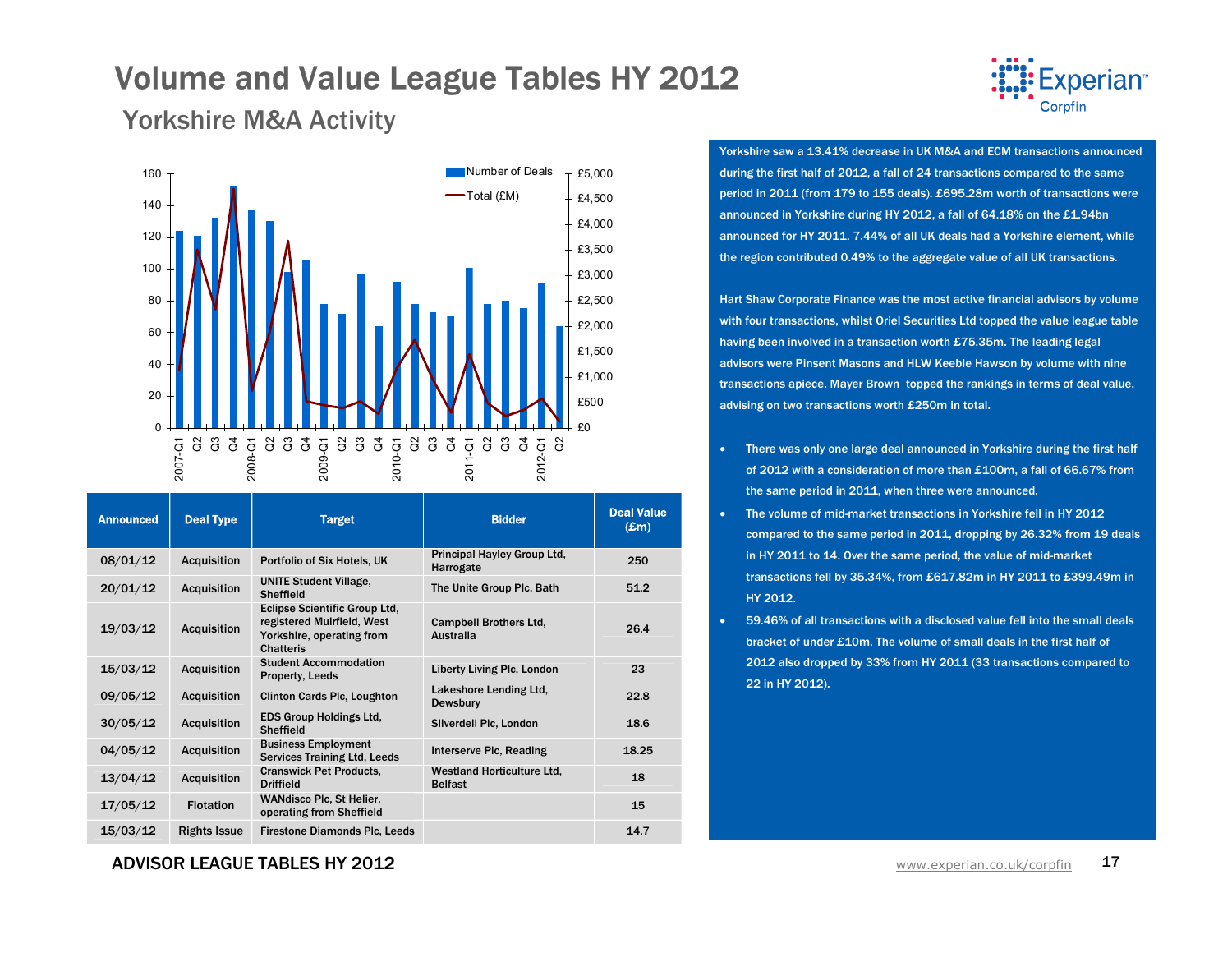

### Any Yorkshire Involvement

| <b>HY 2012</b> | <b>HY 2011</b> | <b>Legal Advisor</b>     | <b>Volume</b>           | <b>HY 2012</b> | <b>HY 2011</b> | <b>Legal Advisor</b>                  | Value (£m) |
|----------------|----------------|--------------------------|-------------------------|----------------|----------------|---------------------------------------|------------|
| $\mathbf{1}$   | $\overline{2}$ | <b>PINSENT MASONS</b>    | 9                       |                | ۰.             | <b>MAYER BROWN</b>                    | 250        |
| $\overline{2}$ | н.             | <b>HLW KEEBLE HAWSON</b> | 9                       | $\overline{2}$ |                | <b>DICKINSON DEES</b>                 | 78.35      |
| 3              | $\mathbf{1}$   | <b>DLA PIPER</b>         | 6                       | 3              | $\sim$         | <b>K&amp;L GATES</b>                  | 75.35      |
| $\overline{4}$ | 3              | <b>SQUIRE SANDERS</b>    | 5                       | 4              | ۰.             | <b>OLSWANG</b>                        | 43         |
| 5              | 8              | <b>HILL DICKINSON</b>    | $\overline{\mathbf{4}}$ | 5              | $\sim$         | <b>DLA PIPER</b>                      | 33.6       |
| 6              | $\sim$         | <b>COBBETTS</b>          | $\overline{4}$          | $6*$           | 6              | <b>FRESHFIELDS BRUCKHAUS DERINGER</b> | 22.8       |
| $\overline{7}$ | 6              | <b>WALKER MORRIS</b>     | $\overline{\mathbf{4}}$ | $6*$           | ٠              | <b>JONES DAY</b>                      | 22.8       |
| 8              | ۰.             | <b>SHULMANS</b>          | 3                       | 8              |                | <b>MCCARTHY TETRAULT</b>              | 18.6       |
| 9              | $\sim$         | <b>TRAVERS SMITH</b>     | 3                       | $9*$           | ۰.             | <b>SHULMANS</b>                       | 18.25      |
| 10             | $\overline{4}$ | <b>EVERSHEDS</b>         | 3                       | $9*$           | $\overline{7}$ | <b>ASHURST</b>                        | 18.25      |

| <b>HY 2012</b> | <b>HY 2011</b>           | <b>Financial Advisor</b>           | <b>Volume</b>  |                |                          |                                    |            |
|----------------|--------------------------|------------------------------------|----------------|----------------|--------------------------|------------------------------------|------------|
|                |                          |                                    |                | HY 2012        | HY 2011                  | <b>Financial Advisor</b>           | Value (£m) |
| $\mathbf{1}$   | ٠                        | <b>HART SHAW CORPORATE FINANCE</b> | $\overline{4}$ |                |                          | <b>ORIEL SECURITIES</b>            | 75.35      |
| $\overline{2}$ | $\overline{2}$           | <b>BDO INTERNATIONAL</b>           | 3              | $\overline{2}$ | $\overline{4}$           | <b>ROTHSCHILD</b>                  | 26.392     |
| $3*$           | ٠                        | <b>BAKER TILLY</b>                 | 3              | 3              | 1                        | <b>BDO INTERNATIONAL</b>           | 22.65      |
| $3*$           | $\blacksquare$           | <b>PKF</b>                         | 3              | 4              | $\sim$                   | <b>CANACCORD GENUITY HAWKPOINT</b> | 20         |
| $3*$           | ٠                        | <b>RSM TENON</b>                   | 3              | 5              | $\overline{\phantom{0}}$ | <b>FINNCAP</b>                     | 18.6       |
| 6              | 6                        | <b>ROTHSCHILD</b>                  | $\overline{2}$ | $6*$           | $\sim$                   | <b>DELOITTE</b>                    | 18         |
|                | 3                        | <b>DELOITTE</b>                    | $\overline{2}$ | $6*$           |                          | <b>DAVY CORPORATE FINANCE</b>      | 18         |
| 8              | $\overline{\phantom{a}}$ | <b>DOW SCHOFIELD WATTS</b>         | $\overline{2}$ | 8              | $\sim$                   | <b>PANMURE GORDON</b>              | 15         |
| 9              | $\overline{\phantom{a}}$ | <b>SEYMOUR PIERCE</b>              | $\overline{2}$ | 9              | ۰.                       | N+1 BREWIN                         | 14.696     |
| 10             | $\blacksquare$           | <b>GRANT THORNTON</b>              | $\overline{2}$ | 10             |                          | <b>CLAIRFIELD INTERNATIONAL</b>    | 10         |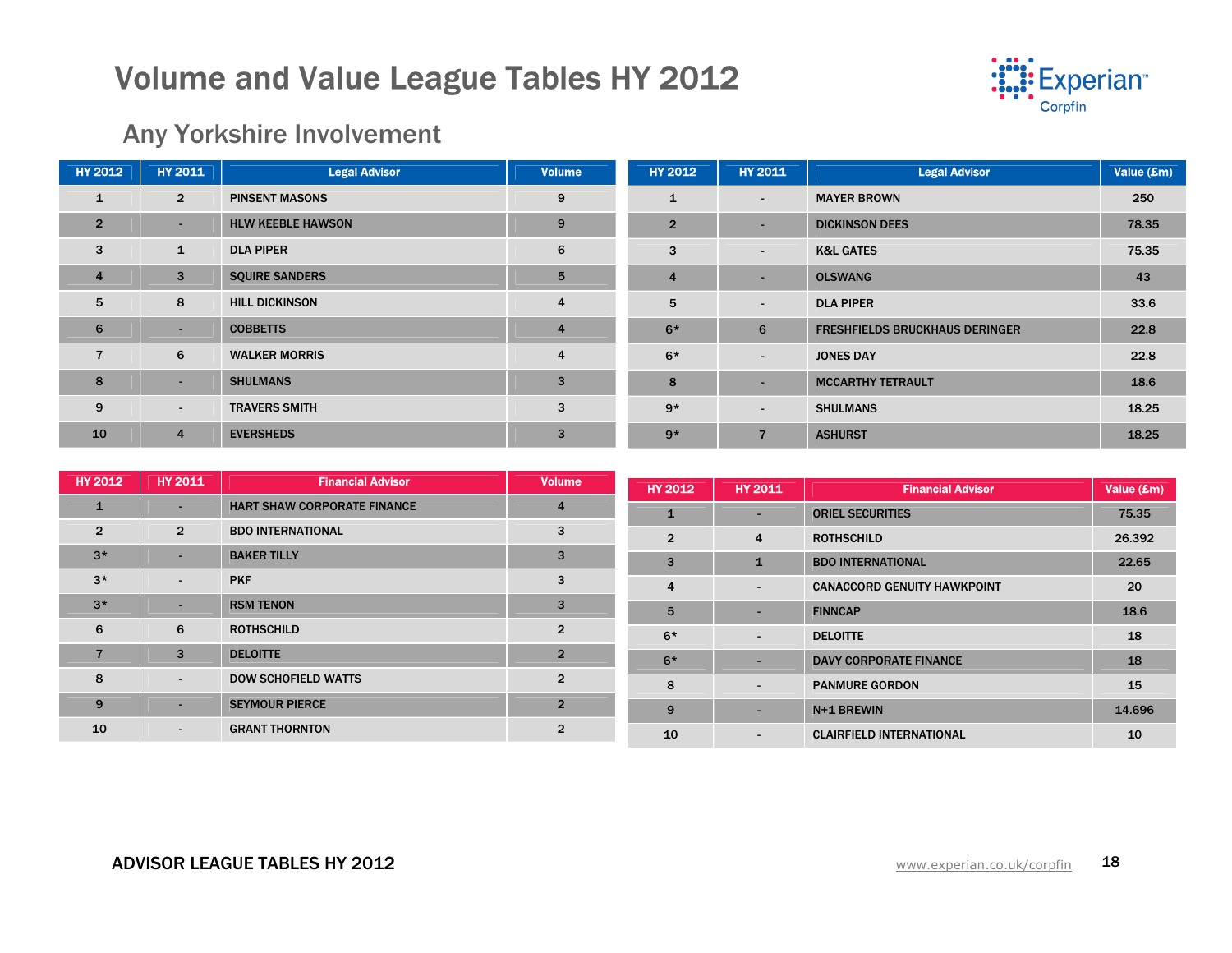



| <b>Announced</b> | <b>Deal Type</b>    | <b>Target</b>                                                                              | <b>Bidder</b>                            | <b>Deal Value</b><br>$(\pmb{\pounds} \mathbf{m})$ |
|------------------|---------------------|--------------------------------------------------------------------------------------------|------------------------------------------|---------------------------------------------------|
| 30/04/12         | <b>IBO</b>          | Four Seasons Health Care Ltd.<br>Wilmslow                                                  | <b>Terra Firma</b>                       | 825                                               |
| 08/01/12         | <b>Acquisition</b>  | Portfolio of Six Hotels, (incl.<br>Palace, Manchester)                                     | Principal Hayley Group Ltd,<br>Harrogate | 250                                               |
| 21/06/12         | <b>IBO</b>          | <b>Fircroft Engineering Services</b><br>Ltd, Warrington                                    | <b>Equistone Partners Europe</b>         | 140                                               |
| 27/04/12         | Venture<br>Capital  | <b>Bifold Group Ltd Manchester</b>                                                         |                                          | 70                                                |
| 15/06/12         | <b>Acquisition</b>  | Vinegar / Sour Pickles<br><b>Business of Premier Foods Plc.</b><br><b>Manchester</b>       | Mizkan Group Corp, Japan                 | 41                                                |
| 17/01/12         | <b>Acquisition</b>  | 1 New York Street.<br><b>Manchester</b>                                                    | <b>Invesco Ltd, USA</b>                  | 40                                                |
| 06/03/12         | <b>Rights Issue</b> | <b>KSK Power Ventur Plc.</b><br><b>Douglas</b>                                             |                                          | 39.5                                              |
| 23/04/12         | <b>Divestment</b>   | 5 Virgin Active Premium<br><b>Racket Club Properties, (partly)</b><br>based in Manchester) |                                          | 33                                                |
| 02/04/12         | <b>Acquisition</b>  | <b>Heat Treatment Business of</b><br><b>Curtiss-Wright Corp, USA</b>                       | <b>Bodycote Plc, Macclesfield</b>        | 32.5                                              |
| 13/04/12         | <b>Acquisition</b>  | Worldwide Group Holdings Ltd.<br>Peterborough                                              | Daisy Group Plc, Nelson                  | 28                                                |

### North West M&A Activity

ADVISOR LEAGUE TABLES HY 2012

Although the picture for the North West at first sight seems depressing, with deal volumes and values still down by around a third in comparison with the years prior to the credit crunch, there are tentative signs of recovery or at least stability within the market. A direct half year comparison shows that deal volumes are down by 15% overall (from 339 in HY 2011 to 288 in HY 2012), a slower decline than previous months and, while deal values have fallen by 56% overall (from £6.83bn to £3.02bn), Q2 was substantially improved on Q1, albeit from a low base.

The North West represents 13.82% of UK transactions and 2.14% of its values overall, which are respectable figures in a regional comparison. Turner Parkinson was the most active legal advisor for the region, rising ten places on the last period with 13 transactions overall, although Slaughter & May gained the most high value assists with £866m overall. Grant Thornton has risen from third to first place in the financial volumes, with five financial advisors sharing joint first place in a values table dominated by new entries. Investec Bank tops the financial table with three transactions. Enterprise Ventures topped the venture capital stats with a total of eight transaction in HY 2012, although the values are dominated by Royal Bank of Scotland and Terra Firma Capital Partners Ltd with £826m and £825m respectively. Manufacturing is once again the dominant industry within the North West, nudging slightly ahead of Financial Intermediation on volumes and Wholesale, Retail and Repair on value.

- Large transactions fell the most in the North West in HY12 in comparison with HY11, recording just 9 deals against the previous 18. There was also a large fall in their value by 59% to just £1.951bn.
- Mid-market deals also fell sharply although less steeply than large deals, by 40% in volume (from 52 to 31) and by 53% in value (£1.82bn to £851m)
- Small transactions are the exception to the rule, growing by 9% in value overall and falling only slightly to maintain its total above 60 deals.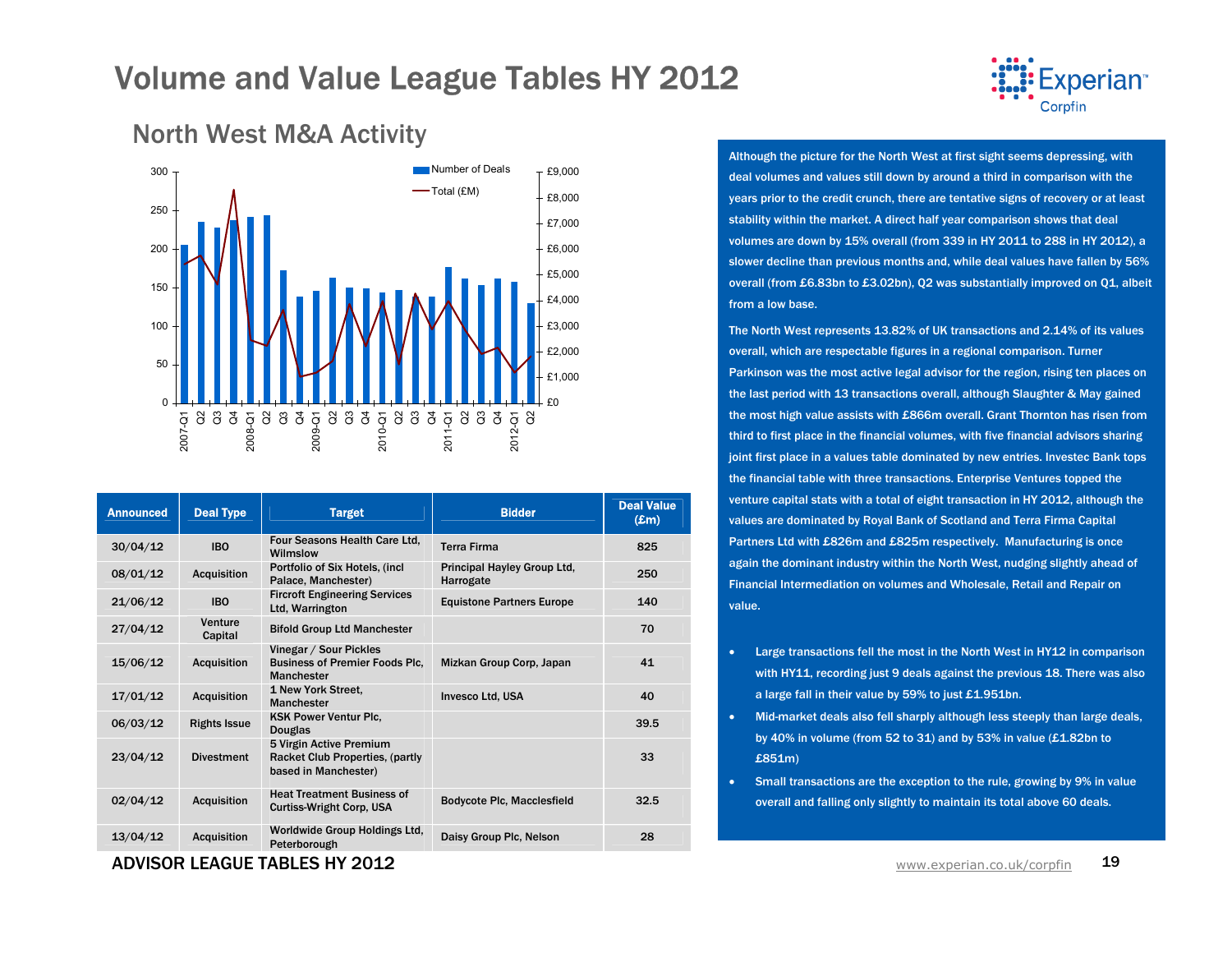

### Any North West Involvement

| <b>HY 2012</b> | <b>HY 2011</b> | <b>Legal Advisor</b>          | Volume         | <b>HY 2012</b> | <b>HY 2011</b>           | <b>Legal Advisor</b>                  | Value (£m) |
|----------------|----------------|-------------------------------|----------------|----------------|--------------------------|---------------------------------------|------------|
| $\mathbf{1}$   | 10             | <b>TURNER PARKINSON</b>       | 13             |                | 3                        | <b>SLAUGHTER AND MAY</b>              | 866        |
| $\overline{2}$ | 5              | <b>BRABNERS CHAFFE STREET</b> | 12             | $\overline{2}$ |                          | <b>CRAVATH SWAINE &amp; MOORE</b>     | 825        |
| 3              | $\overline{4}$ | <b>HILL DICKINSON</b>         | 9              | 3              | $\sim$                   | <b>MACFARLANES</b>                    | 825        |
| $\overline{4}$ | 3              | <b>DWF</b>                    | 9              |                |                          | <b>BAKER &amp; MCKENZIE</b>           | 392.31     |
| 5              | 6              | <b>GATELEY</b>                |                | 5              | $\sim$                   | <b>SIMPSON THACHER &amp; BARTLETT</b> | 392.31     |
| 6              | 8              | <b>PINSENT MASONS</b>         |                | 6              |                          | <b>MAYER BROWN</b>                    | 282.49     |
| $\overline{7}$ | $\sim$         | <b>ADDLESHAW GODDARD</b>      | 6              |                | $\overline{\phantom{0}}$ | <b>ADDLESHAW GODDARD</b>              | 250.35     |
| 8              | $\overline{2}$ | <b>DLA PIPER</b>              | 6              | 8              |                          | <b>DLA PIPER</b>                      | 228.10     |
| 9              | $\mathbf{1}$   | <b>EVERSHEDS</b>              | 5              | 9              | $\overline{\phantom{0}}$ | <b>FRESHFIELDS BRUCKHAUS DERINGER</b> | 139.70     |
| 10             | $\overline{7}$ | <b>SQUIRE SANDERS</b>         | $\overline{4}$ | 10             |                          | <b>EVERSHEDS</b>                      | 81.90      |

| HY 2012        | <b>HY 2011</b>           | <b>Financial Advisor</b>   | <b>Volume</b>           | <b>HY 2012</b> | <b>HY 2011</b> | <b>Financial Advisor</b>             | Value (£m) |
|----------------|--------------------------|----------------------------|-------------------------|----------------|----------------|--------------------------------------|------------|
| 1              | 3                        | <b>GRANT THORNTON</b>      | 9                       | $1*$           |                | <b>BARCLAYS BANK</b>                 | 825        |
| $\overline{2}$ | $\blacksquare$           | <b>CENKOS SECURITIES</b>   | 8                       | $1*$           | $\sim$         | <b>DEUTSCHE BANK.</b>                | 825        |
| 3              | $\overline{\phantom{a}}$ | <b>RSM TENON</b>           | 6                       | $1*$           |                | <b>EVERCORE PARTNERS</b>             | 825        |
| $\overline{4}$ | $\blacksquare$           | <b>DOW SCHOFIELD WATTS</b> | 5                       | $1*$           | $\blacksquare$ | <b>GLEACHER SHACKLOCK</b>            | 825        |
| 5              | $\overline{\phantom{a}}$ | <b>ALTIUM CAPITAL</b>      | $\overline{4}$          | $1*$           |                | <b>GOLDMAN SACHS</b>                 | 825        |
| 6              | $\blacksquare$           | <b>NUMIS SECURITIES</b>    | $\overline{\mathbf{4}}$ | $1*$           | 10             | <b>ROTHSCHILD</b>                    | 825        |
| $\overline{7}$ | 4                        | <b>DELOITTE</b>            | 3                       |                | $\overline{2}$ | <b>BANK OF AMERICA MERRILL LYNCH</b> | 392.3      |
| 8              | $\blacksquare$           | <b>INVESTEC BANK</b>       | 3                       | 8              | $\blacksquare$ | <b>CREDIT SUISSE</b>                 | 392.3      |
| 9              | 8                        | <b>ERNST &amp; YOUNG</b>   | 3                       | 9              | -              | <b>ALTIUM CAPITAL</b>                | 210        |
| 10             | $\overline{\phantom{a}}$ | <b>SHORE CAPITAL</b>       | 3                       | 10             | 9              | <b>DELOITTE</b>                      | 140        |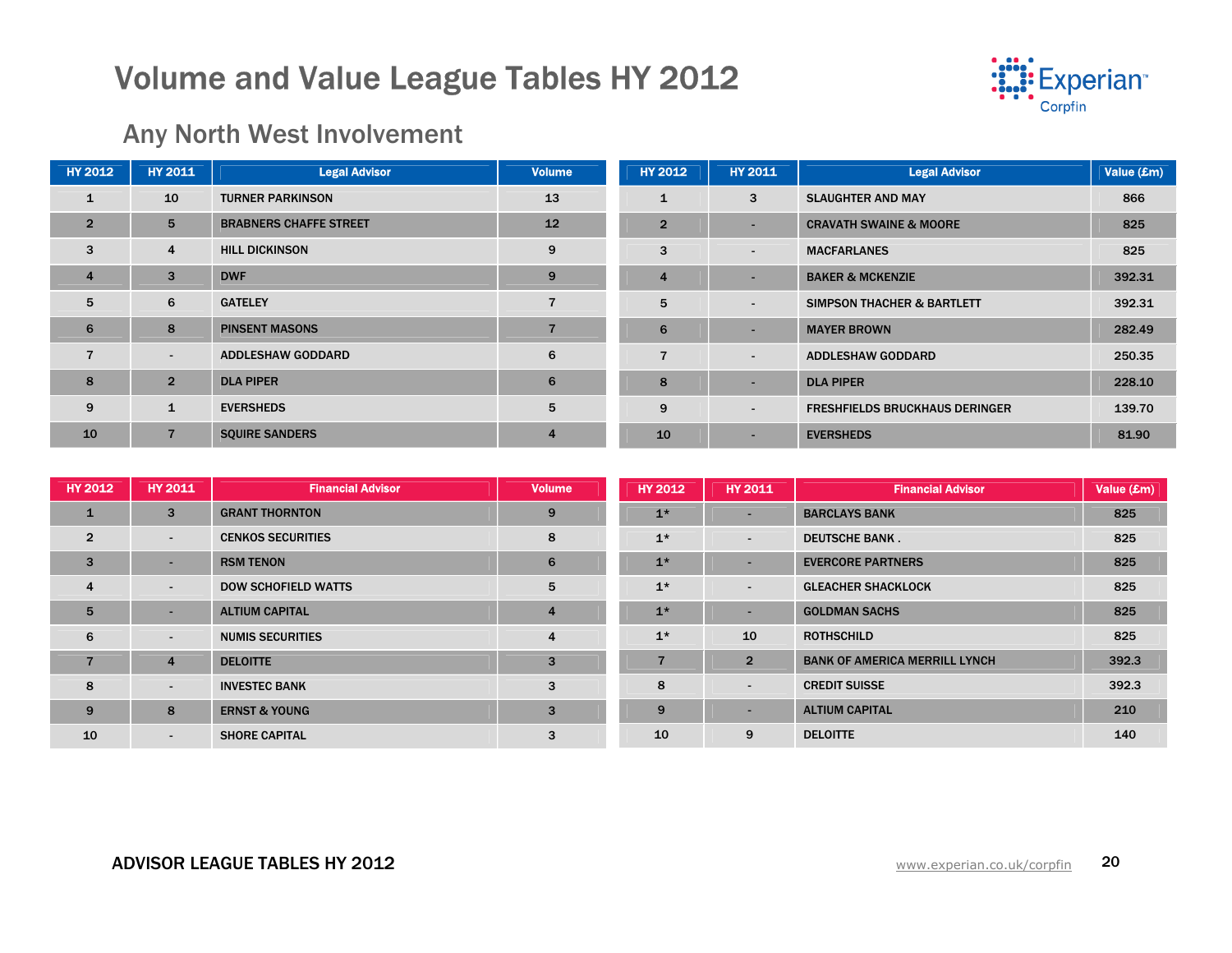

North East M&A Activity



| <b>Announced</b> | <b>Deal Type</b>    | <b>Target</b>                                                  | <b>Bidder</b>                                                 | <b>Deal Value</b><br>$(\mathbf{E}\mathbf{m})$ |
|------------------|---------------------|----------------------------------------------------------------|---------------------------------------------------------------|-----------------------------------------------|
| 26/01/12         | <b>Acquisition</b>  | <b>Attends Healthcare Holdings</b><br>Ltd, Newcastle-Upon-Tyne | Domtar Corp, Canada                                           | 150.1                                         |
| 07/02/12         | <b>Acquisition</b>  | Integral Computers Ltd.<br>Ireland                             | Sage Pay Europe Ltd.<br>Newcastle-Upon-Tyne                   | 16.62                                         |
| 19/03/12         | <b>Acquisition</b>  | <b>Northumberland Park Bus</b><br>Depot, London                | Go-Ahead Group Plc.<br>Newcastle-Upon-Tyne                    | 14                                            |
| 23/03/12         | <b>Rights Issue</b> | Delta Labelling (HK) Ltd.<br>Hong Kong                         | <b>OpSec Security Group Plc.</b><br>Washington, Tyne-and-Wear | 12.5                                          |
| 01/02/12         | <b>Acquisition</b>  | <b>Smiths Consulting Ltd.</b><br>Newcastle-Upon-Tyne           | Capita Plc, England                                           | 12                                            |
| 08/05/12         | Venture<br>Capital  | Wear Inns Ltd, Stockton-on-<br><b>Tees</b>                     |                                                               | 10                                            |
| 04/01/12         | <b>Acquisition</b>  | <b>Communicator Corporation</b><br>Ltd, Houghton Le Spring     | <b>Trinity Mirror Plc, London</b>                             | 8                                             |
| 25/05/12         | <b>Flotation</b>    | Utilitywise Plc, South Shields                                 |                                                               | 6.86                                          |
| 03/04/12         | Venture<br>Capital  | AFrame Media Services Ltd.<br><b>Houghton le Spring</b>        |                                                               | 4.37                                          |
| 21/02/12         | <b>Rights Issue</b> | Northern 3 VCT Plc.<br>Newcastle-upon-Tyne                     |                                                               | $\mathbf{2}$                                  |

A comparison of the half yearly results highlights the extent to which the North East has suffered from the current malaise, at least in transaction values, although it is worth noting that the figures for this region are subject to wide fluctuations across the quarters. Overall volumes have fallen by 20% from 70 to 56 deals in HY 2012, although its values have fallen markedly from £1.641bn to £464m overall.

The North East has fallen as a percentage of total UK activity and, at 2.69% and 0.33%, represents the lowest totals (excluding Northern Ireland) as a percentage of HY 2012 UK volumes and values. Stalwarts Muckle and Dickinson Dees once again dominate the legal tables for the region, with the financial stats seeing the large nationals squeeze out the local firms so dominant in the legal sector. Northstar Equity Investors and Insight Venture Partners are the top capital providers, each with two transactions and £168m worth of assists. What is surprising about the North East is the small size of financial intermediation as an industry  $(3<sup>rd</sup>$  place) in comparison with other regions.

- • Large deals have fallen from five transactions in HY 2011 to two deals in HY 2012, with a corresponding fall of 76% in overall value.
- • Mid-market deal values fell by half from £191m to £97m, despite a small increase in activity.
- • Worryingly, the number of small deals also fell in both volume and value in HY 2012 and, given that this is traditionally what has held up transactions during the current climate, this suggests a very challenging environment within the North East overall.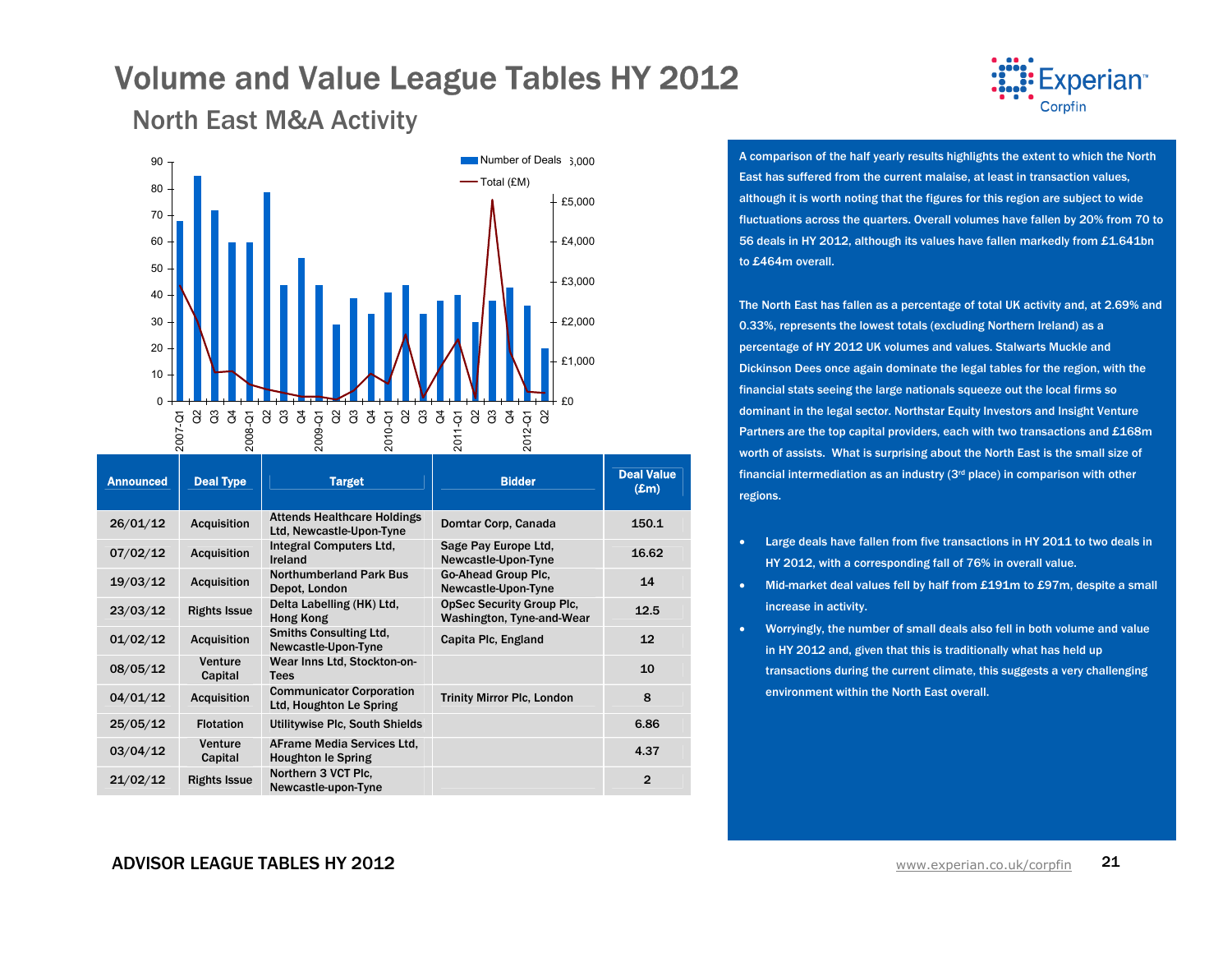

### Any North East Involvement

| <b>HY 2012</b> | <b>HY 2011</b> | <b>Legal Advisor</b>     | <b>Volume</b>           | <b>HY 2012</b> | <b>HY 2011</b> | <b>Legal Advisor</b>     | Value (£m) |
|----------------|----------------|--------------------------|-------------------------|----------------|----------------|--------------------------|------------|
| $\mathbf{1}$   | $\mathbf{1}$   | <b>MUCKLE</b>            | 8                       | $\mathbf{1}$   | $\sim$         | <b>DICKINSON DEES</b>    | 172.6      |
| $\overline{2}$ | $\sim$         | <b>WATSON BURTON</b>     | $5\phantom{.0}$         | $\overline{2}$ |                | <b>CEDERQUIST</b>        | 150.1      |
| 3              | $\sim$         | <b>WARD HADAWAY</b>      | $\overline{\mathbf{4}}$ | 3              | $\sim$         | <b>NORTON ROSE</b>       | 150.1      |
| $\overline{4}$ | $\overline{2}$ | <b>DICKINSON DEES</b>    | 3                       | $\overline{4}$ |                | <b>TAYLOR WESSING</b>    | 150.1      |
| 5              | 3              | <b>EVERSHEDS</b>         | 3                       | 5              | $\sim$         | <b>MUCKLE</b>            | 30.76      |
| 6              | ۰.             | <b>ADDLESHAW GODDARD</b> | $\overline{2}$          | 6              | 5              | <b>WARD HADAWAY</b>      | 28.62      |
| $\overline{7}$ | $\sim$         | <b>SHOOSMITHS</b>        | $\overline{2}$          | 7              | $\sim$         | <b>ADDLESHAW GODDARD</b> | 22.0       |
| 8              | $\sim$         | <b>CEDERQUIST</b>        | $\mathbf{1}$            | 8              |                | <b>WATSON BURTON</b>     | 18.5       |
| 9              | $\sim$         | <b>NORTON ROSE</b>       | $\mathbf{1}$            | 9              | $\sim$         | <b>GATELEY</b>           | 12.5       |
| 10             | $\sim$         | <b>TAYLOR WESSING</b>    | ı                       | 10             | ۰.             | <b>HOGAN LOVELLS</b>     | 8          |

| <b>HY 2012</b> | <b>HY 2011</b>  | <b>Financial Advisor</b>           | <b>Volume</b>  | <b>HY 2012</b> | <b>HY 2011</b>           | <b>Financial Advisor</b>           | Value (£m) |
|----------------|-----------------|------------------------------------|----------------|----------------|--------------------------|------------------------------------|------------|
| $\mathbf{1}$   | $\sim$          | <b>PWC</b>                         | $\overline{4}$ | u.             | $\overline{4}$           | <b>CITIGROUP</b>                   | 191        |
| $\overline{2}$ | 3               | <b>KPMG</b>                        | 3              | $\overline{2}$ | $\sim$                   | <b>CREDIT SUISSE</b>               | 191        |
| 3              | $\sim$          | <b>GRANT THORNTON</b>              | $\overline{2}$ | 3              | 6                        | <b>CANACCORD GENUITY HAWKPOINT</b> | 20         |
| $\overline{4}$ | $\blacksquare$  | <b>RMT</b>                         | $\overline{2}$ | 4              | $\overline{7}$           | <b>GRANT THORNTON</b>              | 16.6       |
| 5              | $\mathbf{1}$    | <b>TAIT WALKER</b>                 | $\overline{2}$ | 5              | $\sim$                   | <b>ERNST &amp; YOUNG</b>           | 14         |
| 6              | 8               | <b>CITIGROUP</b>                   | $\mathbf{1}$   | 6              | $\sim$                   | <b>BCMS CORPORATE</b>              | 12.5       |
| $\overline{7}$ | $\sim$          | <b>CREDIT SUISSE</b>               | $\mathbf{1}$   | $\overline{ }$ | 8                        | <b>SHORE CAPITAL</b>               | 12.5       |
| 8              | 10 <sup>°</sup> | <b>CANACCORD GENUITY HAWKPOINT</b> | $\mathbf{1}$   | 8              | $\sim$                   | <b>WH IRELAND</b>                  | 12         |
| 9              | $\sim$          | <b>ERNST &amp; YOUNG</b>           | $\mathbf{1}$   | 9              | $\overline{\phantom{a}}$ | <b>PWC</b>                         | 10         |
| $10*$          | $\sim$          | <b>BCMS CORPORATE</b>              | $\mathbf{1}$   | 10             | $\sim$                   | <b>KPMG</b>                        | 10         |
| $10*$          | $\overline{2}$  | <b>SHORE CAPITAL</b>               |                |                |                          |                                    |            |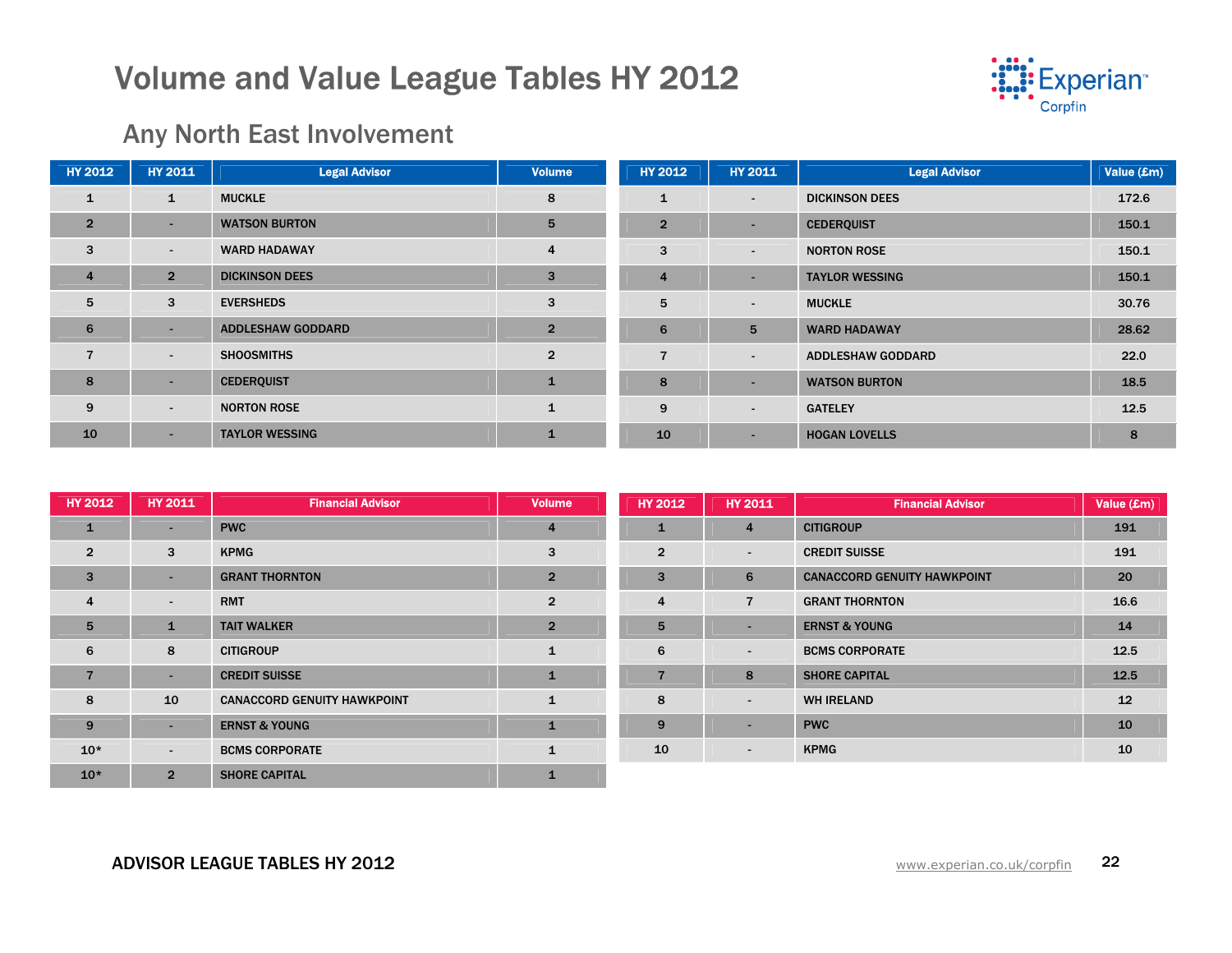

| <b>Announced</b> | <b>Deal Type</b>    | <b>Target</b>                               | <b>Bidder</b>                                      | <b>Deal Value</b><br>$(\pmb{\pounds} \mathbf{m})$ |
|------------------|---------------------|---------------------------------------------|----------------------------------------------------|---------------------------------------------------|
| 16/02/2012       | <b>MBO</b>          | Iceland Foods Ltd. Deeside                  | <b>Oswestry Acquico Ltd, London</b>                | 1,450                                             |
| 12/04/2012       | <b>Acquisition</b>  | Umeco Plc, Leamington Spa                   | <b>Cytec UK Holdings Ltd.</b><br>Wrexham           | 274                                               |
| 01/06/2012       | <b>Acquisition</b>  | MoneySavingExpert Ltd,<br>London            | Moneysupermarket.com<br><b>Group Plc, Ewloe</b>    | 87                                                |
| 24/04/2012       | <b>Rights Issue</b> | <b>Redrow Plc, St Davids Park</b>           |                                                    | 79.6                                              |
| 10/01/2012       | <b>Acquisition</b>  | Athena Hall, Ipswich                        | Watkin Jones Group Ltd.<br><b>Bangor</b>           | 26.7                                              |
| 30/03/2012       | <b>Acquisition</b>  | eLINIA Ltd, Cardiff                         | Adapt Group Ltd, London                            | 13                                                |
| 18/05/2012       | <b>Acquisition</b>  | Peter Grant Papers Ltd,<br><b>Telford</b>   | <b>Connect Hygiene Products</b><br>Ltd. Caernarfon | 4.5                                               |
| 21/02/2012       | Venture<br>Capital  | Henry Howard Finance Plc,<br><b>Newport</b> |                                                    | $\overline{4}$                                    |
| 15/05/2012       | <b>Acquisition</b>  | Runnett& Co Ltd, Bridgend                   | In-Deed Online Plc, England                        | 4                                                 |
| 21/02/2012       | Venture<br>Capital  | Henry Howard Finance Plc.<br>Cardiff        |                                                    | 4                                                 |

Wales recorded 27% fewer M&A and ECM deals in HY 2012 compared to HY 2011. The 26 new deals announced were valued at a total of £1.997bn, 7.56% more than the figure from HY 2011. 3.12% of all UK deals had a Wales element, while the region contributed 1.42% to the total value of all UK transactions for HY 2012.

**perian** 

Allen & Overy, Dewey & Leboeuf LLP, Latham & Watkins LLP, Linklaters, Morrison & Foerster LLP and Sullivan & Cromwell LLP topped the legal advisors list in terms of value, having advised on the management buy-out of Iceland Foods Ltd. Gambit Corporate Finance was the most active financial advisor in terms of deal volume, with four assists.

- • There were two deals announced in HY 2012 with a consideration of more than £100m, down from three in HY 2011. The total value of large deals in HY 2012 was £1.724bn, an increase of 22.4% on HY 2011's figure.
- There was a significant drop in mid-market deal activity in HY 2012 with only five transactions being announced compared to eight in the corresponding period last year. The value of deals also fell, from £387.8m in HY 2011 to £239.3m in HY 2012.
- • The number of small deals announced in HY 2012 fell by 31.58% in comparison with HY 2011 (down from 19 to 13 deals). Small deal values also experienced decline, from a total worth of £59.9m in HY 2011 to £33.8m in HY 2012

ADVISOR LEAGUE TABLES HY 2012 $2$  and  $\epsilon$  and  $\epsilon$  and  $\epsilon$  and  $\epsilon$  and  $\epsilon$  and  $\epsilon$  and  $\epsilon$  and  $\epsilon$  and  $\epsilon$  and  $\epsilon$  and  $\epsilon$  and  $\epsilon$  and  $\epsilon$  and  $\epsilon$  and  $\epsilon$  and  $\epsilon$  and  $\epsilon$  and  $\epsilon$  and  $\epsilon$  and  $\epsilon$  and  $\epsilon$  and  $\epsilon$  and  $\epsilon$  and  $\epsilon$  a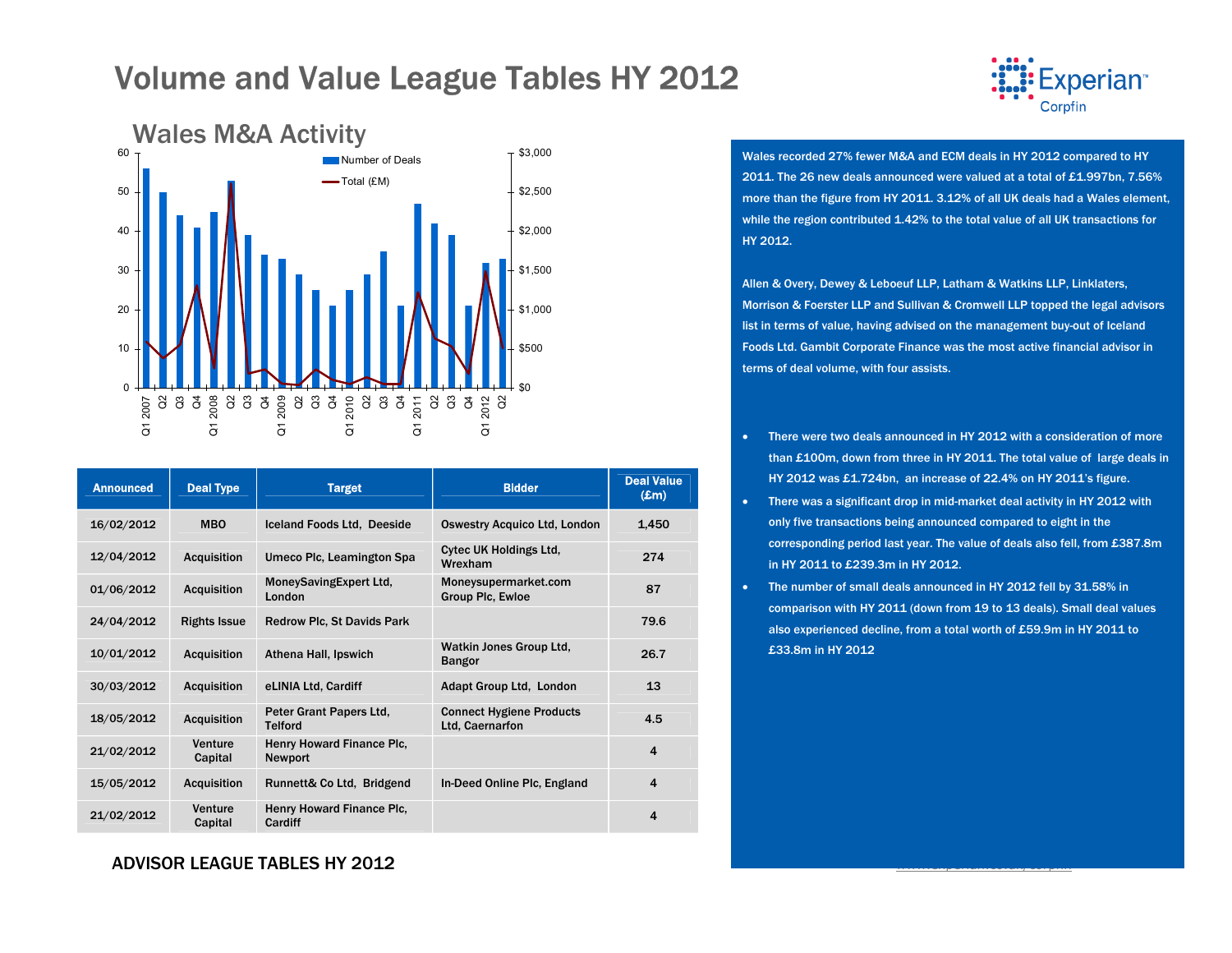

### Any Wales Involvement

| <b>HY 2012</b> | <b>HY 2011</b> | <b>Legal Advisor</b>   | <b>Volume</b>  | HY 2012        | <b>HY 2011</b> | <b>Legal Advisor</b>           | Value (£m) |
|----------------|----------------|------------------------|----------------|----------------|----------------|--------------------------------|------------|
| $\mathbf{1}$   | $\sim$         | <b>MORGAN COLE</b>     | $\overline{4}$ | $1*$           | $\sim$         | <b>ALLEN &amp; OVERY</b>       | 1,450      |
| $\overline{2}$ | ۰              | <b>ACUITY LEGAL</b>    | 3              | $1*$           | $\sim$         | <b>DEWEY &amp; LEBOEUF</b>     | 1,450      |
| 3              | $\blacksquare$ | <b>SHOOSMITHS</b>      | 3              | $1*$           | $\sim$         | <b>LATHAM &amp; WATKINS</b>    | 1,450      |
| $\overline{4}$ | ۰              | <b>OLSWANG</b>         | $\overline{2}$ | $1*$           | $\sim$         | <b>LINKLATERS</b>              | 1,450      |
| 5              | $\sim$         | <b>WRAGGE &amp; CO</b> | $\overline{2}$ | $1*$           | $\sim$         | <b>MORRISON &amp; FOERSTER</b> | 1,450      |
| 6              | $\mathbf{1}$   | <b>DWF</b>             | $\overline{2}$ | $1*$           | $\sim$         | <b>SULLIVAN &amp; CROMWELL</b> | 1,450      |
| $7*$           | 5              | <b>DLA PIPER</b>       | $\overline{2}$ | $\overline{7}$ | ۰.             | <b>SLAUGHTER AND MAY</b>       | 274        |
| $7*$           | 6              | <b>HILL DICKINSON</b>  | $\overline{2}$ | 8              | ۰              | <b>OLSWANG</b>                 | 90         |
| $7*$           | $\sim$         | <b>WEIGHTMANS</b>      | $\overline{2}$ | 9              | $\sim$         | <b>LEWIS &amp; PARTNERS</b>    | 33         |
|                |                |                        |                | 10             | ۰.             | <b>WRAGGE &amp; CO</b>         | 13         |

| <b>HY 2012</b>  | <b>HY 2011</b>           | <b>Financial Advisor</b>             | <b>Volume</b>  | <b>HY 2012</b> | <b>HY 2011</b>           | <b>Financial Advisor</b>             | Value (£m) |
|-----------------|--------------------------|--------------------------------------|----------------|----------------|--------------------------|--------------------------------------|------------|
| $\mathbf{1}$    | $\overline{2}$           | <b>GAMBIT CORPORATE FINANCE</b>      | $\overline{4}$ |                |                          | <b>ROTHSCHILD</b>                    | 1,724      |
| $\overline{2}$  | $\overline{\phantom{a}}$ | <b>ROTHSCHILD</b>                    | $\overline{2}$ | $2*$           | $\sim$                   | <b>BANK OF AMERICA MERRILL LYNCH</b> | 1,530      |
| $3*$            | -                        | <b>BANK OF AMERICA MERRILL LYNCH</b> | $\overline{2}$ | $2*$           | -                        | <b>HSBC BANK</b>                     | 1,530      |
| $3*$            | $\overline{\phantom{0}}$ | <b>HSBC</b>                          | $\overline{2}$ | 4              | $\sim$                   | <b>GRANT THORNTON</b>                | 1,450      |
| $5\overline{5}$ | $\mathbf{1}$             | <b>GRANT THORNTON</b>                | $\overline{2}$ | $5*$           |                          | <b>DEUTSCHE BANK</b>                 | 1,450      |
| 6               | $\overline{\phantom{a}}$ | <b>PWC</b>                           | $\overline{2}$ | $5*$           | $\overline{\phantom{0}}$ | NOMURA INTERNATIONAL                 | 1,450      |
| $7*$            | -                        | <b>DEUTSCHE BANK</b>                 | $\mathbf{1}$   | $5*$           |                          | <b>UBS</b>                           | 1,450      |
| $7*$            | $\overline{\phantom{0}}$ | <b>NOMURA INTERNATIONAL</b>          | 1              | $8*$           | $\sim$                   | <b>BARCLAYS</b>                      | 274        |
| $7*$            | $\overline{\phantom{0}}$ | <b>UBS</b>                           |                | $8*$           |                          | <b>INVESTEC</b>                      | 274        |
|                 |                          |                                      |                | 10             | 3                        | <b>CREDIT SUISSE</b>                 | 87         |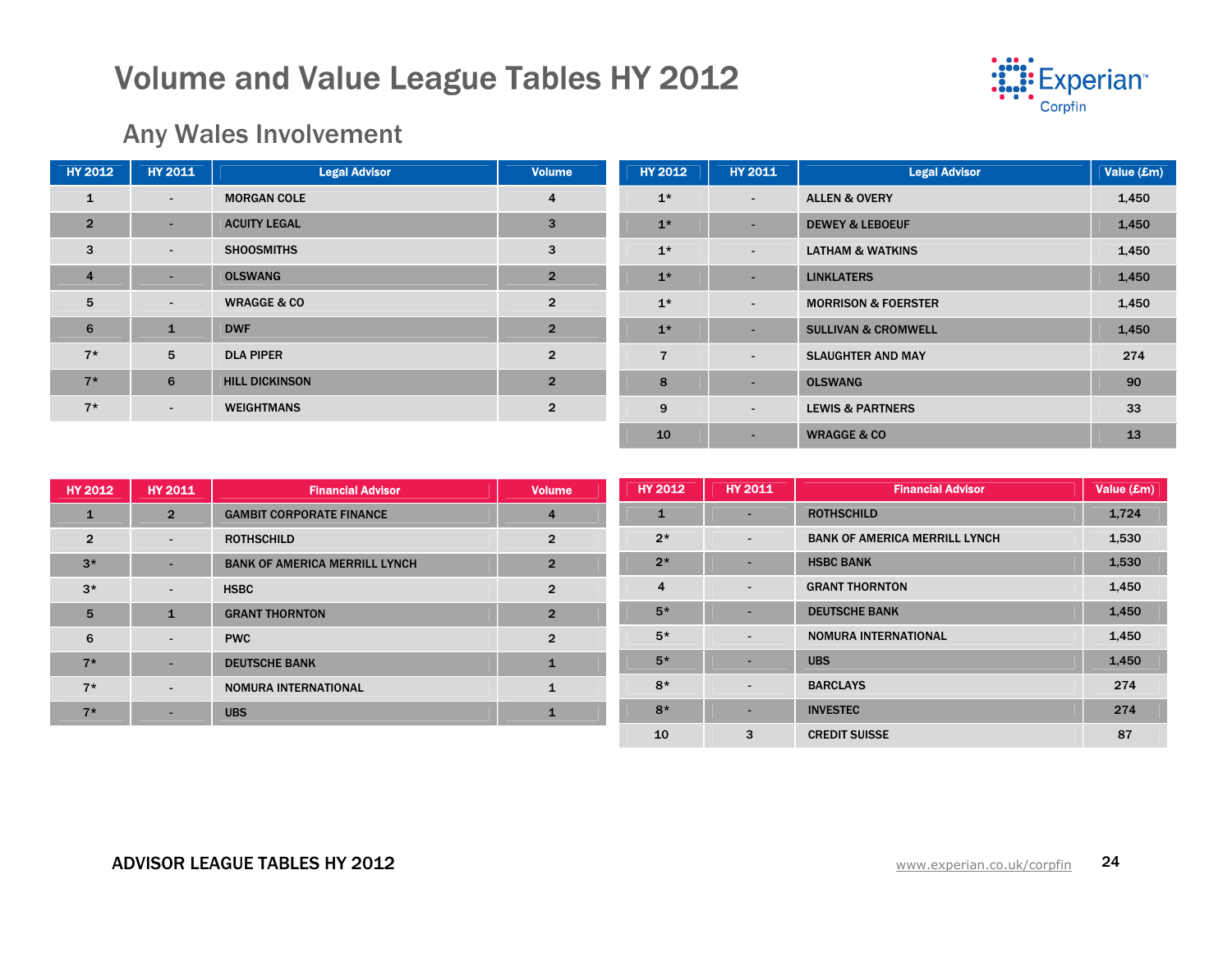

### Scotland M&A Activity



| <b>Announced</b> | <b>Deal Type</b>      | <b>Target</b>                              | <b>Bidder</b>                                         | <b>Deal Value</b><br>$(\mathbf{Em})$ |
|------------------|-----------------------|--------------------------------------------|-------------------------------------------------------|--------------------------------------|
| 03/04/2012       | <b>Acquisition</b>    | Agora Oil & Gas AS, Norway                 | Cairn Energy Plc, Edinburgh                           | 283.0                                |
| 16/01/2012       | <b>Acquisition</b>    | Robert Wiseman Dairies plc.<br>Glasgow     | Muller Dairy (UK) Ltd, Market<br><b>Drayton</b>       | 279.5                                |
| 26/03/2012       | <b>Private Equity</b> | The Garden Centre Group Ltd.<br>Aberdeen   | Terra Firma Capital Partners,<br>London               | 276                                  |
| 26/03/2012       | <b>Acquisition</b>    | Companha Brasileira de<br>Locacoes, Brazil | Aggreko plc, Glasgow                                  | 170.0                                |
| 25/01/2012       | <b>Acquisition</b>    | NovaTech LLC, USA                          | Weir Group plc, Glasgow                               | 113                                  |
| 04/01/2012       | <b>Acquisition</b>    | 141 Bothwell Street, Glasgow               | <b>Pramerica Real Estate Investors</b><br>Ltd, London | 66.5                                 |
| 09/03/2012       | <b>Acquisition</b>    | Optima Solutions Holdings Ltd.<br>Aberdeen | <b>TETRA Investments Company UK</b><br>Ltd, Aberdeen  | 40                                   |
| 09/01/2012       | <b>Acquisition</b>    | Almondvale Retail Park,<br>Livingston      | Henderson Global Investors Ltd.<br>London             | 31.9                                 |
| 01/03/2012       | <b>MBO</b>            | <b>ATR Holdings Ltd, Aberdeen</b>          | Dunwilco (1723) Ltd, Edinburgh                        | 20                                   |
| 14/03/2012       | <b>Acquisition</b>    | Labelgraphics (Holdings) Ltd,<br>Glasgow   | <b>Multi-Color Corp. USA</b>                          | 16.5                                 |

The number of recorded M&A and ECM deals increased by a modest 2.92% in Scotland to reach a total of 176 for the first half of 2012. By contrast, deal values increased by 82.67% when compared to the first six months of 2011, reaching £10.8bn in total. Scottish deals accounted for 8.45% of all recorded UK deals for the review period, while the region contributed 7.69% of the total UK value.

Pinsent Masons was the most active legal advisor in terms of deal volume, advising on a total of five deals in the first half of 2012. In terms of value, Ashurst advised on deals worth £5.3bn, the highest total for the period. In the realm of financial advisors, Canaccord Genuity advised on the most number of deals with eight credits over the six months under review. Royal Bank of Scotland advised on the greatest value of deals, with a total of £5.8bn.

- Large value deals increased in number by 40.00% over the first half of 2012 when compared to the previous year, while associated values climbed by an even more impressive 114.35%.
- • Mid-market deals did not fare as well, with a drop of 19.35% in deal numbers for the period under review. Mid-market values also suffered, seeing a decline of 31.69% for the first half of 2012 compared to the first six months of 2011.
- • Scotland saw 15.25% more small value deals in the first half of 2012 compared to the corresponding period of 2011, although values declined by 3.03% in this sector.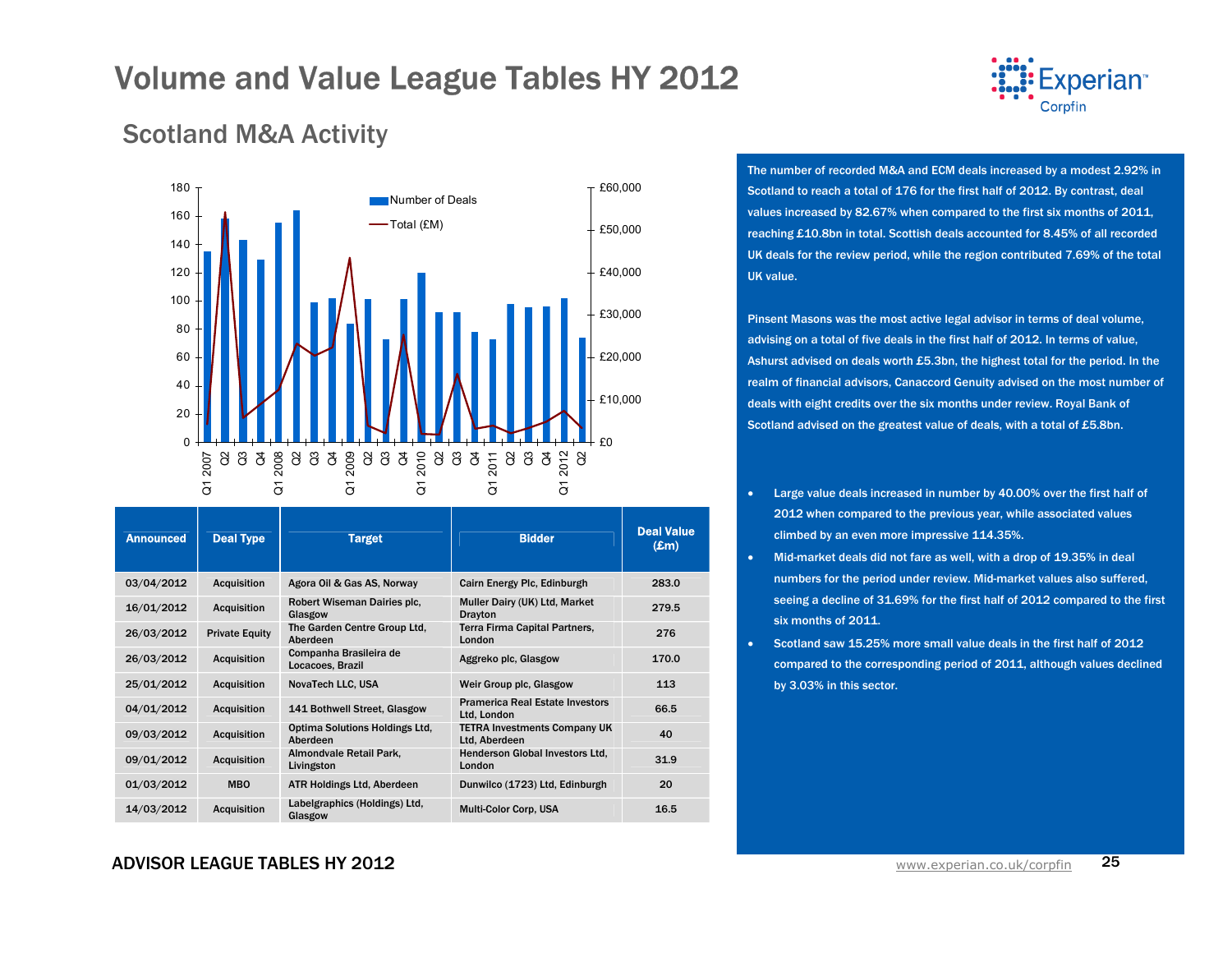

### Any Scotland Involvement

| <b>HY 2012</b> | <b>HY 2011</b> | <b>Legal Advisor</b>             | <b>Volume</b>  | <b>HY 2012</b> | <b>HY 2011</b> | <b>Legal Advisor</b>                     | Value (£m) |
|----------------|----------------|----------------------------------|----------------|----------------|----------------|------------------------------------------|------------|
|                | 9              | <b>PINSENT MASONS</b>            | 5              | $\mathbf{1}$   | 8              | <b>ASHURST</b>                           | 5,274      |
| $\overline{2}$ | ۰.             | <b>ASHURST</b>                   | $\overline{4}$ | $2*$           | -              | A & L GOODBODY                           | 4,703      |
| 3              | 3              | <b>MACLAY MURRAY &amp; SPENS</b> | $\overline{4}$ | $2*$           | 6              | <b>CLIFFORD CHANCE</b>                   | 4,703      |
| $\overline{4}$ | $\mathbf{1}$   | <b>MCGRIGORS</b>                 | 3              | $2*$           | -              | <b>MCCANN FITZGERALD</b>                 | 4,703      |
| 5              | $\sim$         | <b>LINKLATERS</b>                | 3              | $2*$           | ۰.             | <b>MILBANK TWEED HADLEY &amp; MCCLOY</b> | 4,703      |
| 6              |                | <b>DUNDAS &amp; WILSON</b>       | 3              | 6              | 5              | <b>MCGRIGORS</b>                         | 1,150      |
|                | $\overline{2}$ | <b>OSBORNE CLARKE</b>            | 3              |                | $\mathbf{1}$   | <b>SLAUGHTER AND MAY</b>                 | 882        |
| 8              | ۰.             | <b>SLAUGHTER AND MAY</b>         | $\overline{2}$ | 8              |                | <b>PINSENT MASONS</b>                    | 827        |
| 9              | 8              | <b>SHEPHERD &amp; WEDDERBURN</b> | $\overline{2}$ | 9              | $\overline{4}$ | <b>SHEPHERD &amp; WEDDERBURN</b>         | 818        |
| 10             | ۰.             | <b>SEMPLE FRASER</b>             | $\overline{2}$ | 10             |                | <b>BURGES SALMON</b>                     | 807        |

| <b>HY 2012</b> | <b>HY 2011</b>           | <b>Financial Advisor</b>             | <b>Volume</b>  | <b>HY 2012</b> | <b>HY 2011</b>           | <b>Financial Advisor</b>      | Value (£m) |
|----------------|--------------------------|--------------------------------------|----------------|----------------|--------------------------|-------------------------------|------------|
| -1             | 8                        | <b>CANACCORD GENUITY</b>             | 8              |                | 9                        | <b>ROYAL BANK OF SCOTLAND</b> | 5,805      |
| $\overline{2}$ | $\overline{\phantom{a}}$ | <b>ROTHSCHILD</b>                    | 7              | $\overline{2}$ | $\overline{\phantom{0}}$ | <b>BARCLAYS CAPITAL</b>       | 4,783      |
| $\overline{3}$ | 10                       | <b>GRANT THORNTON</b>                | 5              | $3*$           | $\overline{\phantom{a}}$ | <b>GOLDMAN SACHS</b>          | 4,703      |
| $\overline{4}$ | 6                        | <b>ANDERSON ANDERSON &amp; BROWN</b> | 5              | $3*$           | $\sim$                   | <b>SMBC NIKKO SECURITIES</b>  | 4,703      |
| 5              | $\overline{\phantom{0}}$ | <b>ORIEL SECURITIES</b>              | $\overline{4}$ | 5              |                          | <b>ROTHSCHILD</b>             | 1,548      |
| 6              | $\blacksquare$           | <b>ROYAL BANK OF SCOTLAND</b>        | 3              | 6              | $\overline{2}$           | <b>CITIGROUP</b>              | 807        |
| 7              | $\overline{\phantom{0}}$ | <b>INVESTEC</b>                      | 3              |                |                          | <b>INVESTEC</b>               | 695        |
| 8              | $\blacksquare$           | <b>BARCLAYS</b>                      | $\overline{2}$ | 8              | $\overline{\phantom{0}}$ | <b>BROOKLAND PARTNERS</b>     | 500        |
| 9              | $\overline{2}$           | <b>SIMMONS &amp; CO</b>              | $\overline{2}$ | 9              | -                        | <b>GREENHILL &amp; CO</b>     | 280        |
| 10             | $\blacksquare$           | <b>JOHNSTON CARMICHAEL</b>           | $\overline{2}$ | $10*$          | $\blacksquare$           | <b>DC ADVISORY PARTNERS</b>   | 276        |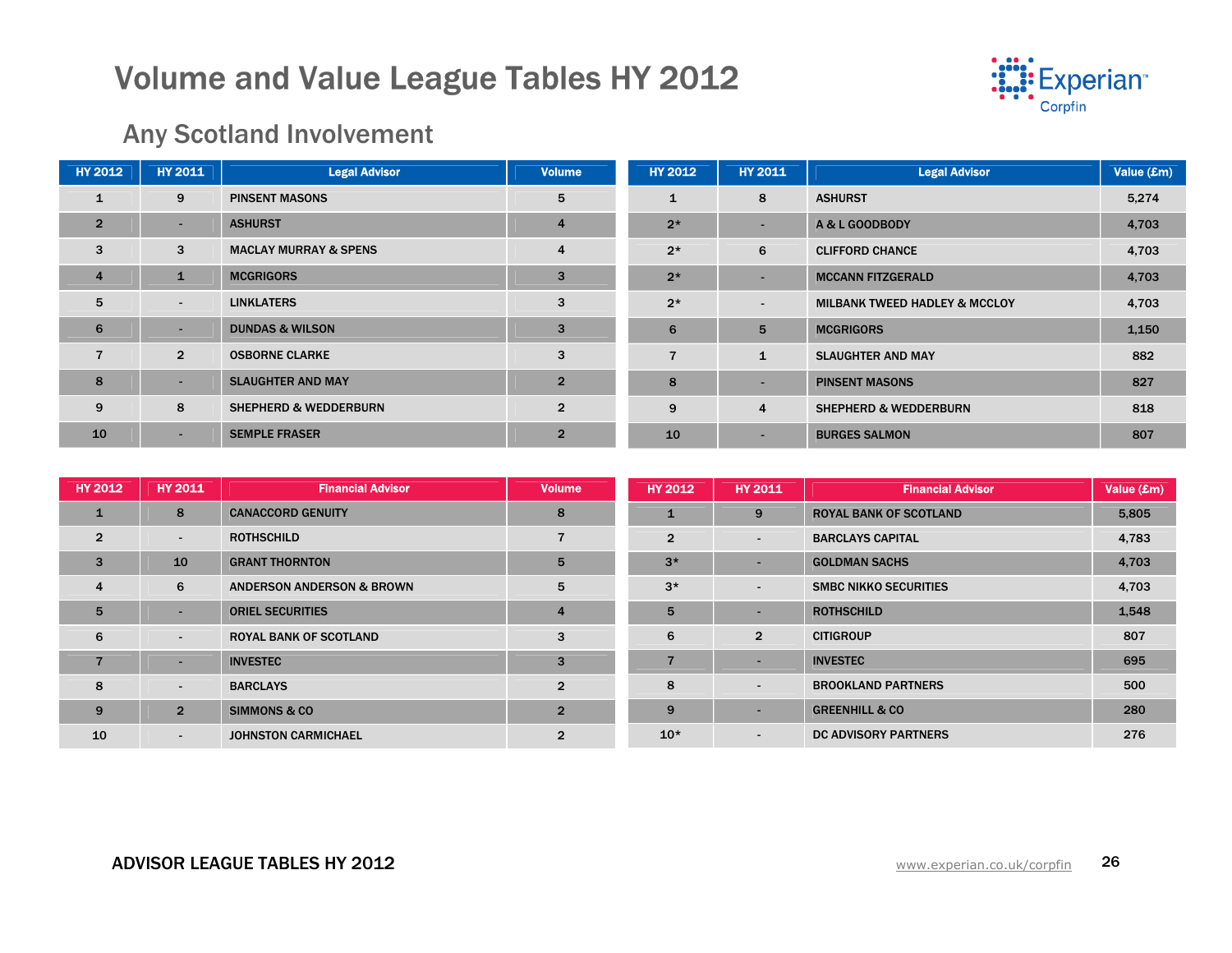Republic of Ireland M&A Activity



| <b>Announced</b> | <b>Deal Type</b>                | <b>Target</b>                                                                    | <b>Bidder</b>                                                   | <b>Deal Value</b><br>(€m) |
|------------------|---------------------------------|----------------------------------------------------------------------------------|-----------------------------------------------------------------|---------------------------|
| 17/01/2012       | <b>Acquisition</b>              | <b>RBS Aviation Capital, Dublin</b>                                              | Sumitomo Mitsui Financial<br>Group, Japan                       | 5,839                     |
| 09/05/2012       | <b>Minority</b><br><b>Stake</b> | Ingersoll-Rand Plc, Dublin                                                       | <b>Trian Fund Management LP,</b><br><b>USA</b>                  | 699                       |
| 25/04/2012       | <b>Acquisition</b>              | Secil - Companhia Geral de<br>Cal e Cimento SA, Lisbon<br>(from CRH Plc, Dublin) | Semapa Sociedade de<br>Investimento e Gestao SGPS<br>SA, Lisbon | 594                       |
| 15/06/2012       | <b>Acquisition</b>              | Endesa Ireland Ltd, Dublin                                                       | <b>SSE Plc. Perth</b>                                           | 364                       |
| 31/01/2012       | <b>Acquisition</b>              | Woolgate Exchange, London                                                        | Permodalan Nasional Bhd,<br>Malaysia                            | 335                       |
| 07/03/2012       | <b>Rights Issue</b>             | <b>Alkermes Plc, Dublin</b>                                                      |                                                                 | 310                       |
| 15/03/2012       | <b>Acquisition</b>              | FerroKin Biosciences Inc.<br><b>USA</b>                                          | Shire Plc, Dublin                                               | 253                       |
| 13/03/2012       | <b>Acquisition</b>              | superDimension Ltd, Israel                                                       | Covidien Plc, Loughlinstown                                     | 234                       |
| 05/04/2012       | <b>Acquisition</b>              | <b>Oridion Systems Ltd. Israel</b>                                               | Covidien Plc, Loughlinstown                                     | 233                       |
| 22/03/2012       | <b>Acquisition</b>              | <b>Newport Medical</b><br><b>Instruments Inc. USA</b>                            | Covidien Plc, Loughlinstown                                     | 84                        |



During the first half of 2012, there were 147 transactions announced in the Republic of Ireland, compared to the same period in 2011 in which there was a total of 142 deals. The value of transactions also increased slightly, from €21.862bn in HY 2011 to €22.184bn in HY 2012. The Republic of Ireland represents 2.97% of the total volume of all European transactions and 4.11% of their total value. Davy Corporate Finance was the most active financial advisor in the first half of 2012 with seven transactions, while A&L Goodbody topped the league table for legal advisors by volume, with ten assists.

- There were 16 large deals announced in the first half of 2012, up by 45.45% from the eleven transactions recorded for HY 2011. Despite the increase in volume, the aggregate value of large deals declined by 2.54%, from €20.202bn in HY 2011 to €19.689bn in HY 2012.
- The largest completed deal in HY 2012 saw Japanese conglomerate Sumitomo Corp purchase Dublin-based RBS Aviation Capital for around €5.84billion.
- • Deal volume decreased in the mid-market segment to 24 deals, down 35.14% from the 37 transactions in HY 2011. Values also declined to €954.2m – representing a fall of 38.06% over deals worth a total of €1.540bn in the same period of 2011.
- Deal flow in the small market value segment fell from 35 transactions in the first half of 2011 to 22 transactions for the same period of 2012, a decline of 37.14%. The aggregate value of deals saw a slight decrease; there were €119.19m worth of small transactions in the first six months of 2012, down just 0.2% from €119.44m in 2011..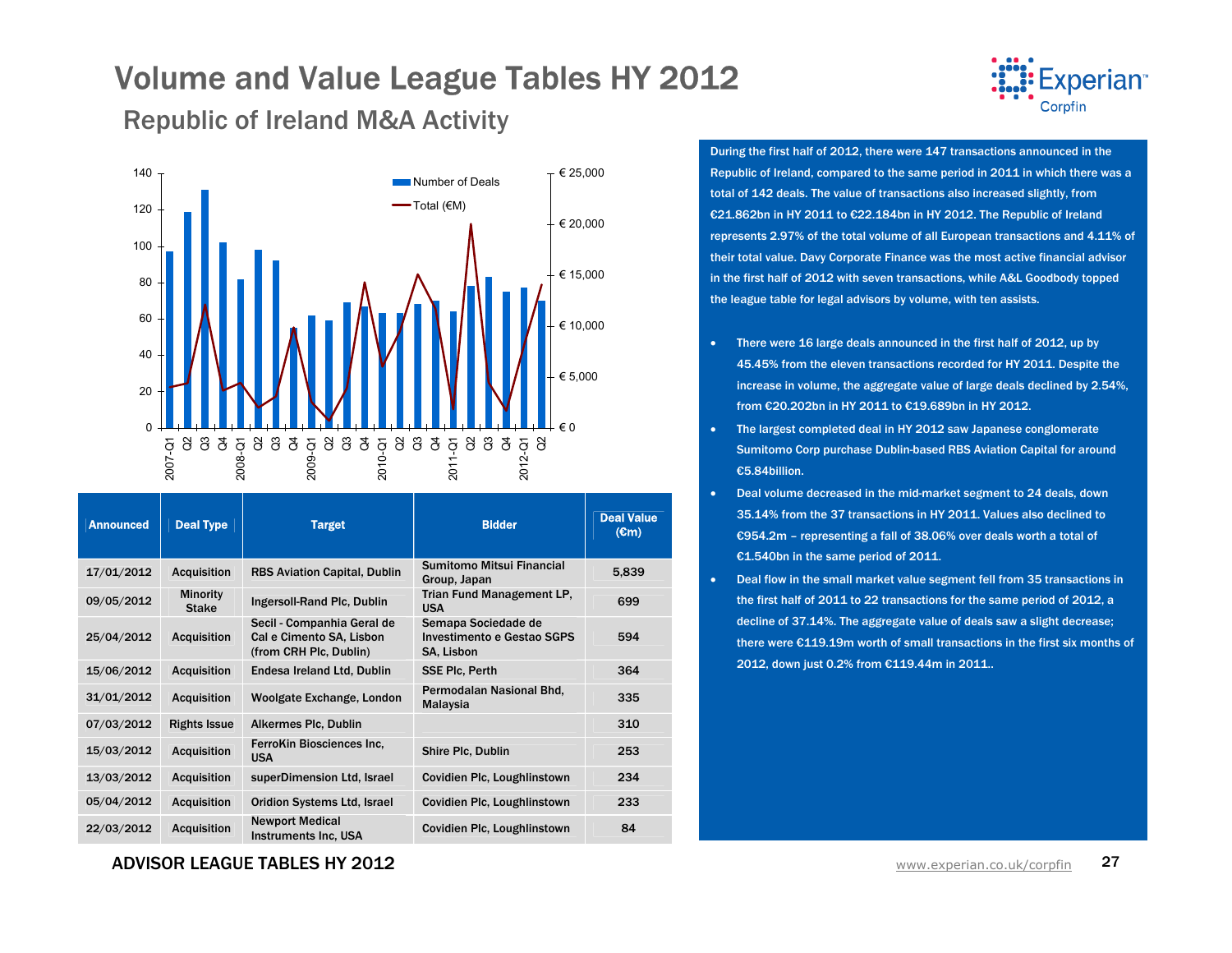

Republic of Ireland Involvement

| <b>HY 2012</b> | <b>HY 2011</b> | <b>Legal Advisor</b>             | <b>Volume</b>  | <b>HY 2012</b> | <b>HY 2011</b> | <b>Legal Advisor</b>                     | Value (£m) |
|----------------|----------------|----------------------------------|----------------|----------------|----------------|------------------------------------------|------------|
|                | $\overline{2}$ | A & L GOODBODY                   | 10             |                |                | <b>MCCANN FITZGERALD</b>                 | 15,564     |
| $\overline{2}$ | 4              | <b>MATHESON ORMSBY PRENTICE</b>  | 9              | $\overline{2}$ | 3              | A & L GOODBODY                           | 14,867     |
| 3              | 9              | <b>ARTHUR COX</b>                | 8              | 3              |                | <b>ARTHUR COX</b>                        | 10,066     |
| 4              | ۰              | <b>MASON HAYES &amp; CURRAN</b>  |                | 4              |                | <b>MATHESON ORMSBY PRENTICE</b>          | 9,402      |
| 5              | $\mathbf{1}$   | <b>MCCANN FITZGERALD</b>         | 6              | 5              | $10*$          | <b>DAVIS POLK &amp; WARDWELL</b>         | 9,253      |
| 6              | 8              | LK SHIELDS & PARTNERS            | 3              | $6*$           |                | <b>SIMPSON THACHER &amp; BARTLETT</b>    | 9,001      |
| $\overline{7}$ | ۰.             | <b>DAVIS POLK &amp; WARDWELL</b> | $\overline{2}$ | $6*$           | $\blacksquare$ | <b>WACHTELL LIPTON ROSEN &amp; KATZ</b>  | 9,001      |
| 8              | ÷              | <b>ASHURST</b>                   | $\overline{2}$ | 8              |                | <b>ASHURST</b>                           | 6,316      |
| 9              | $\sim$         | <b>CLIFFORD CHANCE</b>           | $\overline{2}$ | $9*$           |                | <b>CLIFFORD CHANCE</b>                   | 5,821      |
| 10             | 3              | <b>WILLIAM FRY</b>               | $\overline{2}$ | $9*$           |                | <b>MILBANK TWEED HADLEY &amp; MCCLOY</b> | 5,821      |

| <b>HY 2012</b> | <b>HY 2011</b>           | <b>Financial Advisor</b>          | <b>Volume</b>  | HY 2012        | <b>HY 2011</b> | <b>Financial Advisor</b>          | Value (£m) |
|----------------|--------------------------|-----------------------------------|----------------|----------------|----------------|-----------------------------------|------------|
| 1              | $\mathbf{1}$             | DAVY CORPORATE FINANCE            |                |                | . .            | <b>GOLDMAN SACHS</b>              | 14,822     |
| $\overline{2}$ | 4                        | <b>MORGAN STANLEY</b>             | $\overline{4}$ | $\overline{2}$ | $\mathbf{1}$   | <b>MORGAN STANLEY</b>             | 9,945      |
| $\overline{3}$ | 3                        | <b>GOODBODY CORPORATE FINANCE</b> | $\overline{4}$ | 3              | $9*$           | <b>CITIGROUP</b>                  | 9,310      |
| $\overline{4}$ | $\sim$                   | <b>GOLDMAN SACHS</b>              | 3              | $4*$           | $\sim$         | <b>SMBC NIKKO SECURITIES</b>      | 5,821      |
| 5              | $\overline{\phantom{0}}$ | <b>UBS</b>                        | 3              | $4*$           |                | <b>ROYAL BANK OF SCOTLAND</b>     | 5,821      |
| 6              | $\blacksquare$           | <b>ROTHSCHILD</b>                 | 3              | $4*$           | 6              | <b>BARCLAYS</b>                   | 5,821      |
| 7              | $\overline{\phantom{a}}$ | <b>CITIGROUP</b>                  | $\overline{2}$ |                |                | <b>UBS</b>                        | 1,079      |
| 8              | $\blacksquare$           | <b>JEFFERIES &amp; CO</b>         | $\overline{2}$ | 8              |                | <b>ROTHSCHILD</b>                 | 576        |
| 9              | $\overline{\phantom{0}}$ | LHM CASEY MCGRATH                 | $\overline{2}$ | 9              | 3              | <b>DAVY CORPORATE FINANCE</b>     | 565        |
| 10             |                          | <b>DELOITTE</b>                   | $\overline{2}$ | 10             | $\sim$         | <b>GOODBODY CORPORATE FINANCE</b> | 494        |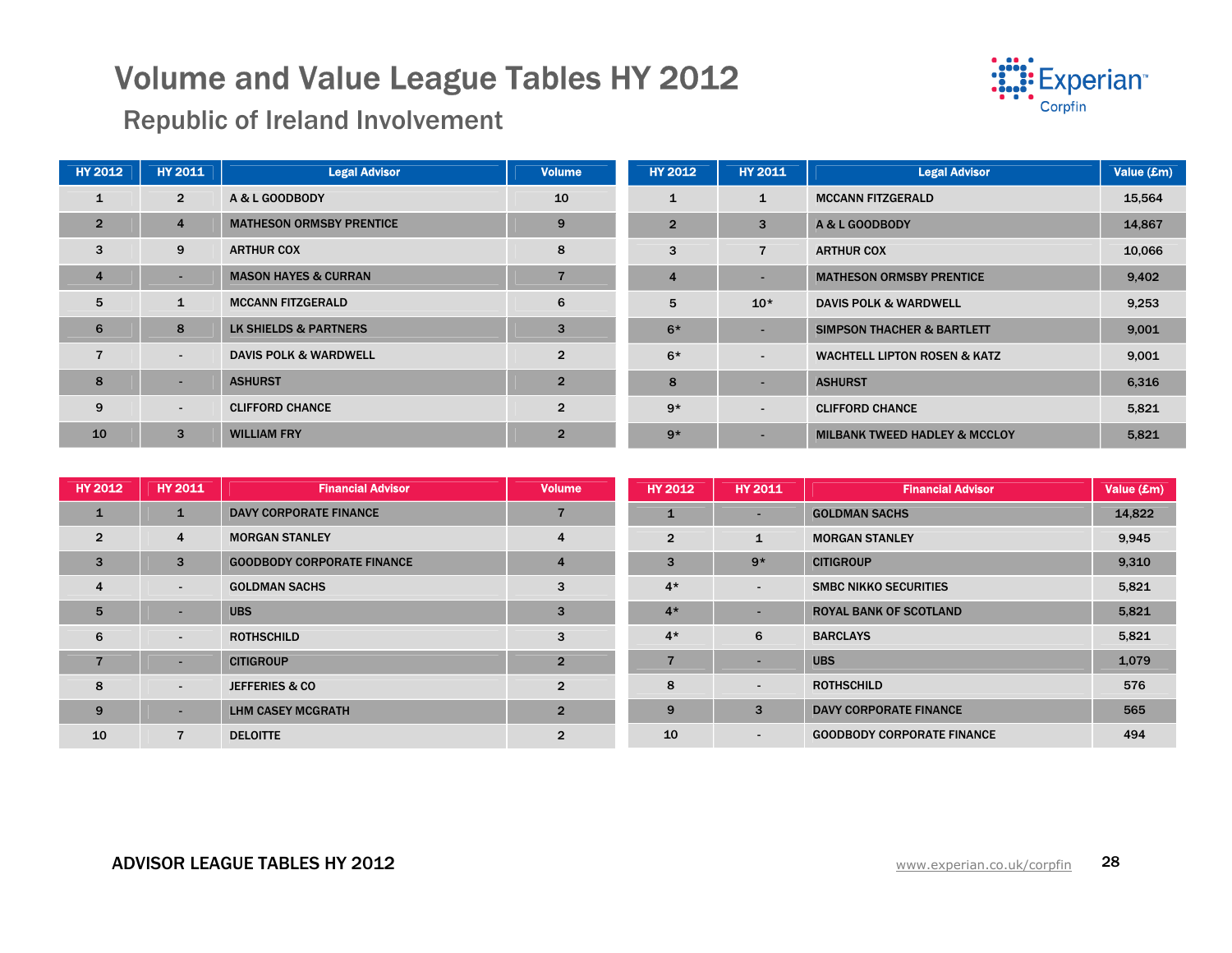

## CRITERIA

- Each league table ranks 10 financial/legal advisors based on the volume of the transactions. Where two or more firms advised on the same volume of transactions, the deal value they advised on is used as a distinguisher. \* represents equal ranking by both Value and Volume.
- The league tables include any ACQUISITION, ACQUISITION TENDER OFFER, DEMERGER, DEVELOPMENT CAPITAL, DIVESTMENT, EMPLOYEE BUY-IN, EMPLOYEE BUY-OUT, EXIT, PARTIAL EXIT, FLOTATION, INVESTOR BUY-IN, INVESTOR BUY-OUT, INVESTOR BUY-OUT TENDER OFFER, LEVERAGED BUY-OUT, MANAGEMENT BUY-IN, MANAGEMENT BUY-IN / BUY-OUT, MANAGEMENT BUY-OUT, MERGER, MINORITY STAKE, MINORITY STAKE - TENDER OFFER, PUBLIC TO PRIVATE, REVERSE TAKEOVER, RIGHTS ISSUE, SECONDARY BUY-OUT or SHARE BUY-BACK that was announced between 1st January and 25th June, 2012.
- Target, bidder or their parents must be located in the region to which the league table refers.
- Experian Corpfin covers transactions with deal value of £500,000+ property deals must be over £15 million. Stakes in oil and gas fields and bond issues are not covered. Deals with undisclosed consideration are included.
- Information correct as of  $25<sup>th</sup>$  June, 2012, however more transactions for HY 2012 may be submitted at a later date.

FOR FURTHER INFORMATION ON EXPERIAN CORPFIN LEAGUE TABLES, DEAL SUBMISSIONS OR QUARTERLY UPDATES Please contact

Jane Turner Research Manager T: +44 161 209 3727 **research@corpfinworldwide.com** PUBLISHED July 2012